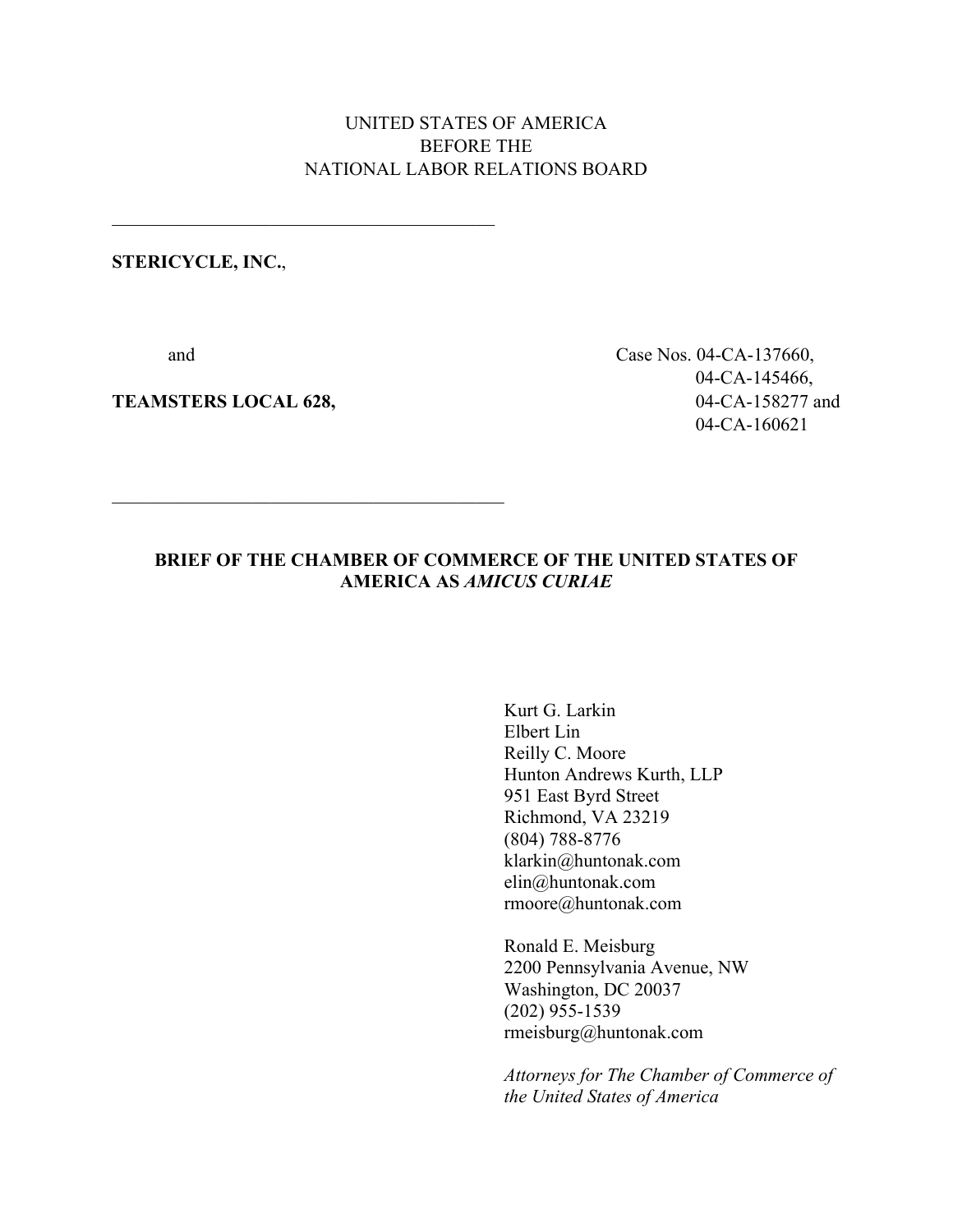# **TABLE OF CONTENTS**

| $\mathbf{I}$ . |                                                                                               |  |
|----------------|-----------------------------------------------------------------------------------------------|--|
| $\mathbf{H}$ . | The Board Should Continue to Hold that Certain Classes of Rules are Always Lawful             |  |
| III.           |                                                                                               |  |
| IV.            | If the Board Returns to <i>Lutheran Heritage</i> , It Should Explicitly Recognize and Provide |  |
|                |                                                                                               |  |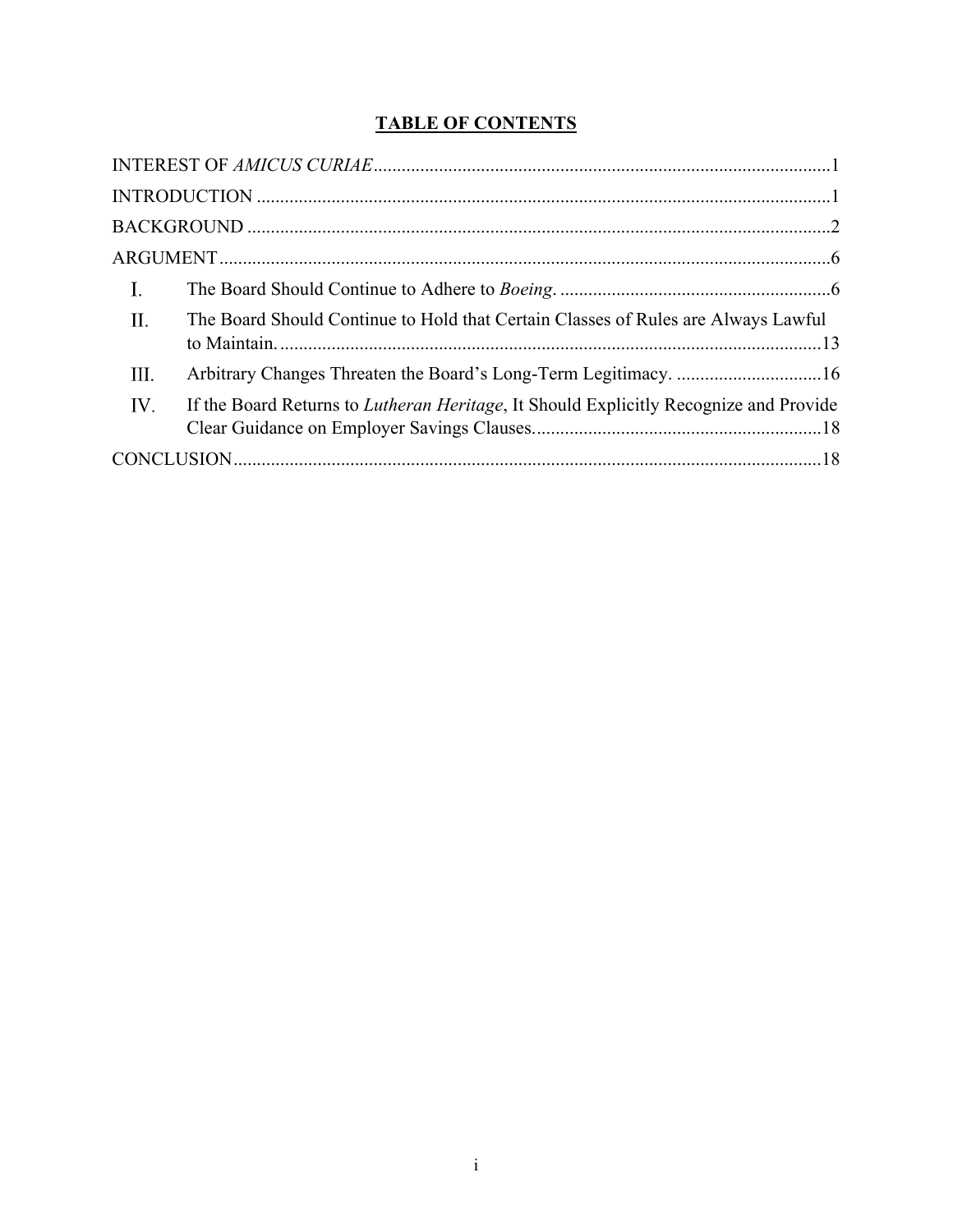# **TABLE OF AUTHORITIES**

| Cases<br>Page(s)                                                                      |  |
|---------------------------------------------------------------------------------------|--|
| Beth Israel Hosp. v. NLRB,                                                            |  |
| Dep't of Homeland Sec. v. Regents of the Univ. of Cal.,                               |  |
| Nat'l Fed'n of Indep. Bus. v. Dep't of Labor, Occupational Safety & Health<br>Admin., |  |
| NLRB v. Elec. Workers Local 1229, Int'l Bhd. of Elec. Workers,                        |  |
| NLRB v. Erie Resistor Corp.,                                                          |  |
| Republic Aviation Corp. v. NLRB,                                                      |  |
| <b>Administrative Decisions</b>                                                       |  |
| Apogee Retail LLC,                                                                    |  |
| AT&T Mobility, LLC,                                                                   |  |
| Banner Health Sys.,                                                                   |  |
| BMW Mfg. Co.,                                                                         |  |
| Component Bar Prods., Inc. & James R. Stout,                                          |  |
| First Transit, Inc.,                                                                  |  |
| Fresh & Easy Neighborhood Mkt. & United Food & Commercial Workers Int'l<br>Union,     |  |
| G&E Real Estate Mgmt. Servs. d/b/a Newmark Grubb Knight Frank,                        |  |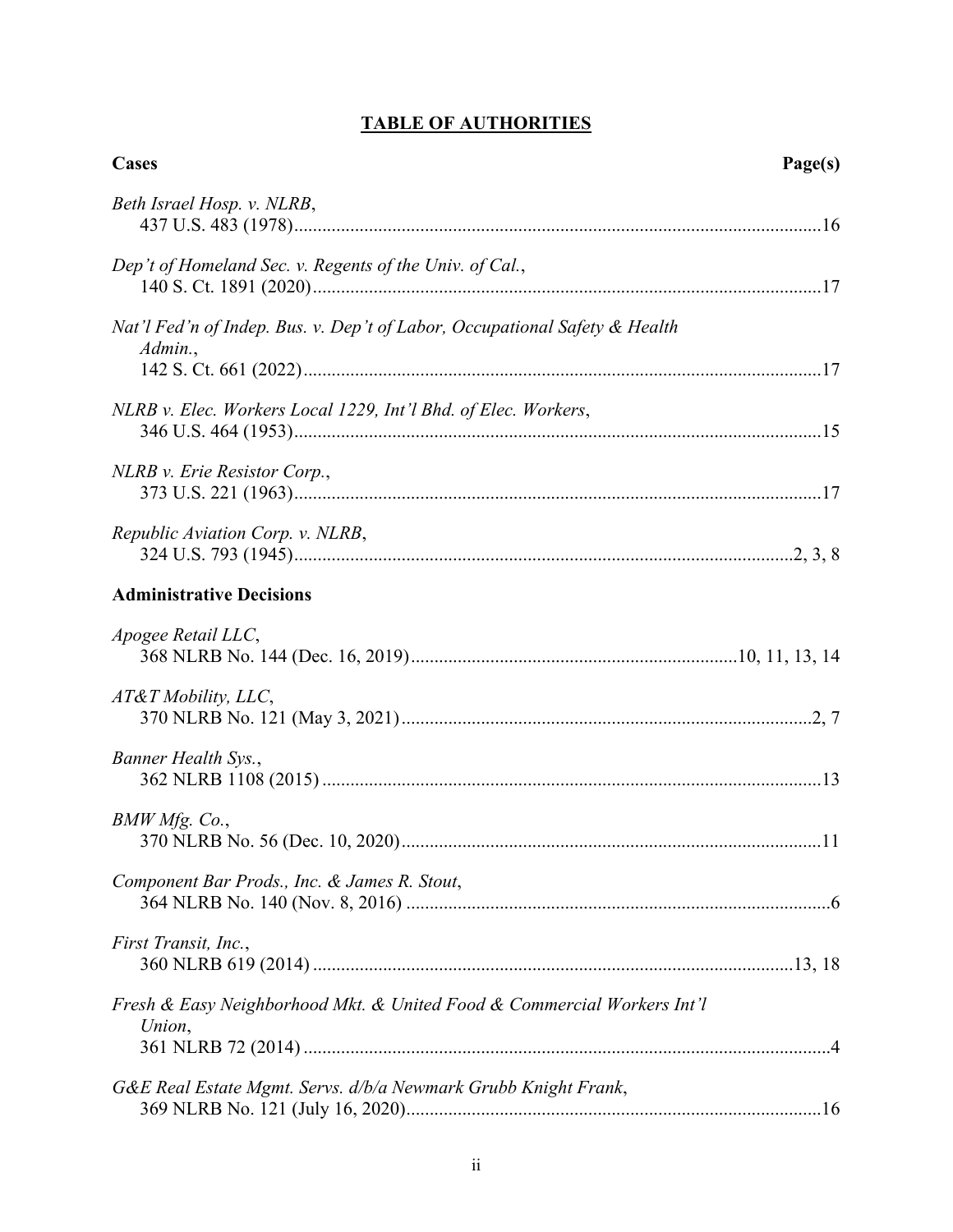| Hyundai Am. Shipping Agency, Inc.,                                        |  |
|---------------------------------------------------------------------------|--|
| Jurys Boston Hotel & Gregory B. Hatch, Petitioner & Unite Here, Local 26, |  |
| KSL Claremont Resort, Inc.,                                               |  |
| LA Specialty Produce Co.,                                                 |  |
| Lafayette Park Hotel,                                                     |  |
| Lytton Rancherua of Cal.,                                                 |  |
| Martin Luther Mem'l Home, Inc.,                                           |  |
| Meier & Frank Co.,                                                        |  |
| Motor City Pawn Brokers Inc.,                                             |  |
| Nicholson Terminal & Dock Co.,                                            |  |
| Prime Healthcare Paradise Valley, LLC,                                    |  |
| Quicken Loans, Inc. & Lydia E. Garza,                                     |  |
| In re Standard Oil Co. of Cal.,                                           |  |
| Target Corp. & United Food & Commercial Workers Local 1500,               |  |
| The Boeing Co.,                                                           |  |
| Waco, Inc.,                                                               |  |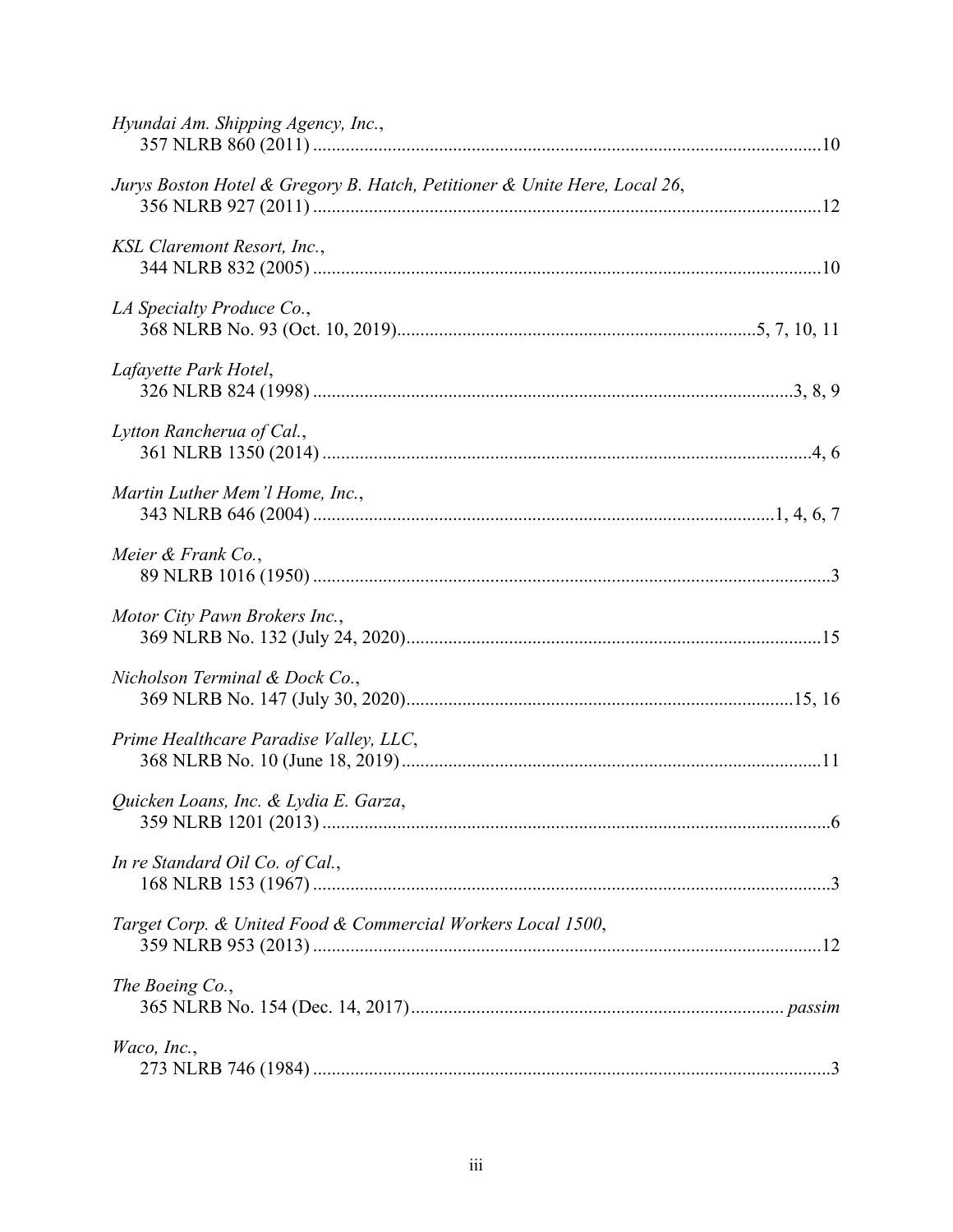# **NLRB Memoranda**

| Cox Commc'n, No. 17-CA-087612, 2012 WL 5866212, 40 NLRB Advice Memo.                                                                                      |  |
|-----------------------------------------------------------------------------------------------------------------------------------------------------------|--|
| Report of the Gen. Counsel Concerning Emp'r Rules, Memorandum GC 15-04,                                                                                   |  |
| Report of the Gen. Counsel Concerning Seeking Full Remedies, Memorandum                                                                                   |  |
| Stant USA Corp., No. 26-CA-024098, 2011 WL 7789839, NLRB Advice Memo.                                                                                     |  |
| <b>Statutes</b>                                                                                                                                           |  |
|                                                                                                                                                           |  |
|                                                                                                                                                           |  |
| California Fair Employment & Housing Act, Cal. Gov. Code § 12900 et seq13                                                                                 |  |
|                                                                                                                                                           |  |
|                                                                                                                                                           |  |
|                                                                                                                                                           |  |
|                                                                                                                                                           |  |
| <b>Other Authorities</b>                                                                                                                                  |  |
| Am. Hosp. Ass'n v. Becerra,                                                                                                                               |  |
| Am. Hosp. Ass'n v. Becerra,                                                                                                                               |  |
| Equal Employment Opportunity Commission, Select Task Force on the Study of<br>Harassment in the Workplace, Report of Co-Chairs Chai R. Feldblum and       |  |
| U.S. Chamber of Commerce, Theater of the Absurd: The NLRB Takes on the                                                                                    |  |
| Zev J. Eigen, Sandro Garofalo, Less Is More: A Case for Structural Reform of the<br>National Labor Relations Board, 98 Minn. L. Rev. 1879, 1887 (2014) 16 |  |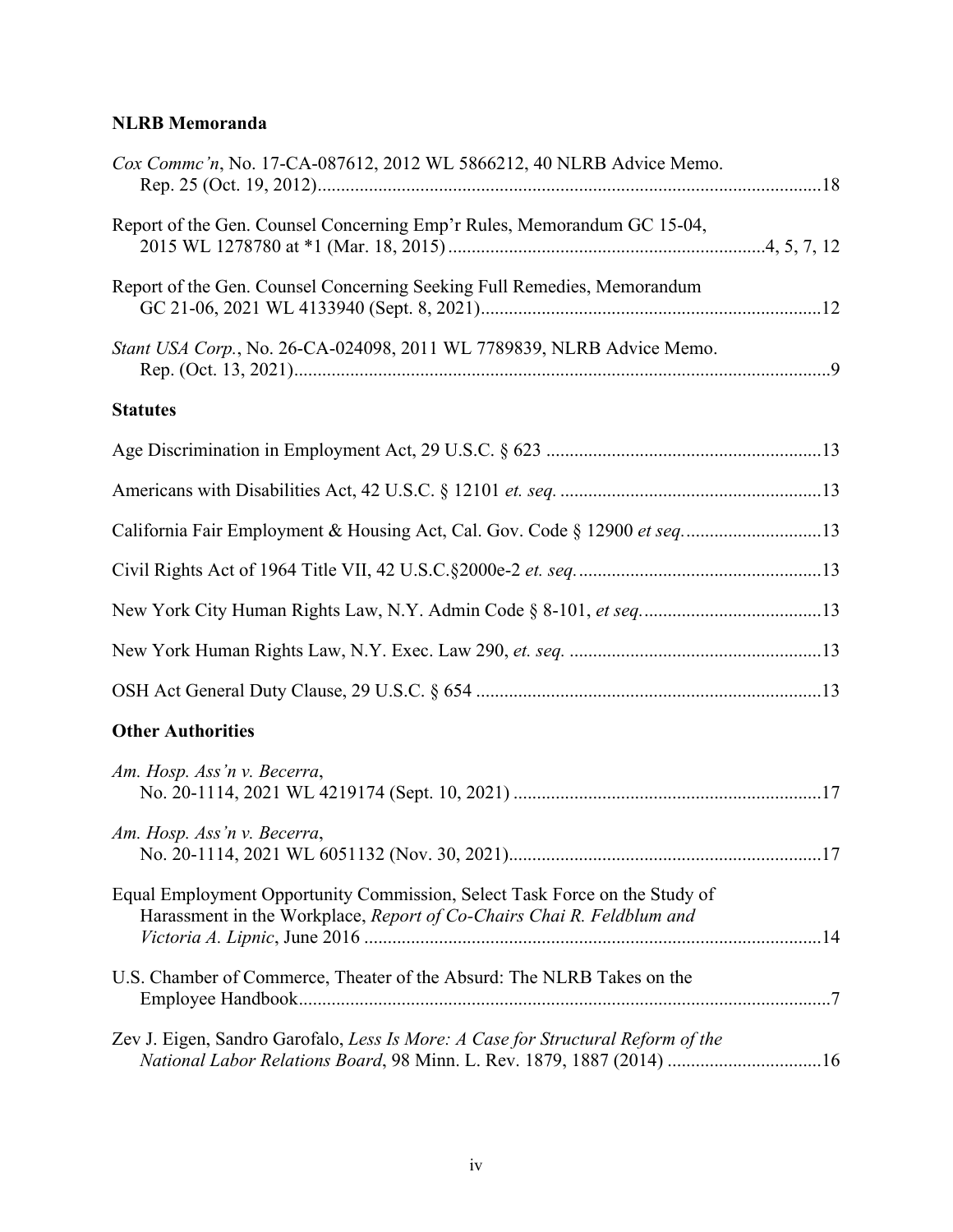#### **INTEREST OF** *AMICUS CURIAE*

The Chamber of Commerce of the United States of America ("the Chamber") is the world's largest business federation. It represents approximately 300,000 direct members and indirectly represents the interests of more than 3 million companies and professional organizations of every size, in every industry sector, and from every region of the country. An important function of the Chamber is to represent the interests of its members in matters before the courts, Congress, and the Executive branch. To that end, the Chamber regularly files *amicus* briefs in cases, like this one, that raise issues of concern to the nation's business community.

The Chamber represents both union and non-union employers, and many of its members are subject to the requirements of the National Labor Relations Act ("the Act"). The Chamber thus has a clear and important interest in the work rules jurisprudence of the National Labor Relations Board ("Board"). Employers of every size and type maintain employee handbooks and work rules that govern a variety of performance and behavioral standards for employees. To maintain order and fairness in the workplace, employers must be allowed to have reasonable work rules without fear that the Board will strike them entirely if they could conceivably be read to affect workers' right to engage in concerted activity. Chamber members need a work rules standard that fosters predictability and that balances their obligation to promote respectful workplace culture with employees' rights.

#### **INTRODUCTION**

The Board should maintain its current employer work rules standards under *The Boeing Co.*, 365 NLRB No. 154 (Dec. 14, 2017), and its progeny. These standards have provided a predictable and administrable framework for employers to maintain reasonable work rules and fulfill their duty to respect employee rights. In contrast, the previous Board standard under *Martin*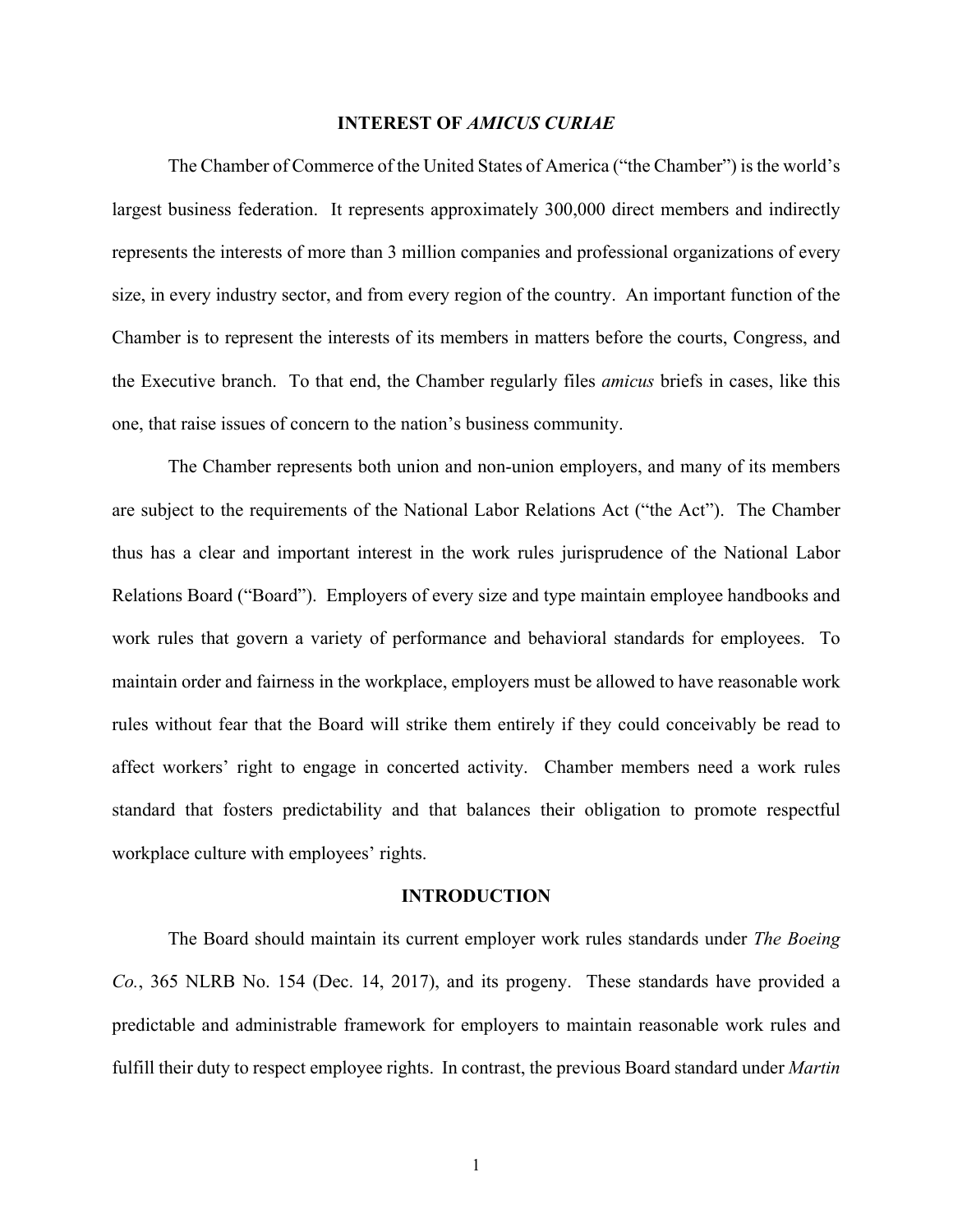*Luther Mem'l Home, Inc.*, 343 NLRB 646 (2004) ("*Lutheran Heritage*"), *overruled by Boeing*, 365 NLRB No. 154, & *overruled by AT&T Mobility, LLC*, 370 NLRB No. 121 (May 3, 2021), failed to appropriately balance the interests of employees and employers, as the Supreme Court has directed, and led to considerable confusion that even the NLRB's General Counsel could not clarify.

The interests of employers and employees alike are served by facially neutral, common sense work rules like those requiring basic standards of civility in the workplace; confidentiality during workplace investigations; restrictions on video or audio recording in the workplace for purposes that are unprotected by the NLRA; and non-disparagement rules relative to employers' products, services, customers, and brand. These types of rules help set expectations and establish guideposts for management and employees in terms of behavior and standards of conduct in the workplace. Moreover, rules that permit employers to insist on confidentiality during a workplace investigation protect victims, complainants, and witnesses, as well as investigative integrity and the preservation of evidence. For evaluating a variety of such important and beneficial workplace rules, *Boeing* sets the right standard. The Board should adhere to it.

#### **BACKGROUND**

Nearly eighty years ago, the U.S. Supreme Court addressed the Board's regulation of work rules in *Republic Aviation Corp. v. NLRB*, 324 U.S. 793 (1945). As the Court explained, work rules lie at the crossroads between "the undisputed right of self-organization assured to employees under [Section 7 of the Act] and the equally undisputed right of employers to maintain discipline in their establishments." *Id.* at 797–98. Neither is absolute; "[l]ike so many others, these rights are not unlimited in the sense that they can be exercised without regard to any duty which the existence of rights in others may place upon employer or employee." *Id.* at 798. Put more simply,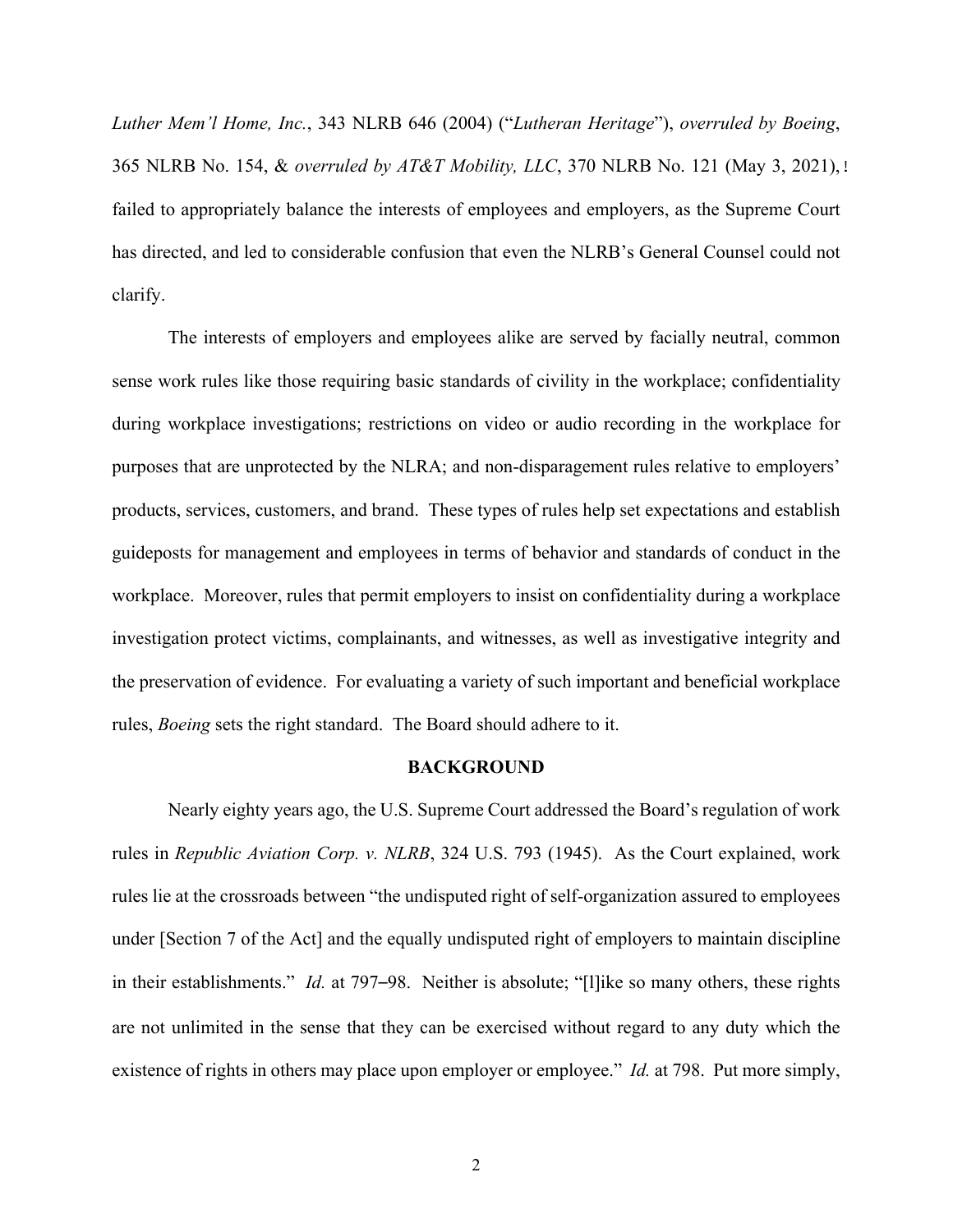the "[o]pportunity to organize and proper discipline are both essential elements in a balanced society." *Id.*

Consistent with that understanding, the Supreme Court affirmed the Board's balanced approach in that case. The Board had found it unlawful for employers to maintain a general rule against all union solicitation, but also recognized that employers could restrict solicitation during an employee's working time. *Id*. at 802 n.8 (summarizing Board opinion). In upholding the Board decision, the Court specifically recognized that Congress had tasked the Board with applying the "general prohibitory language [of the Act] in the light of the infinite combinations of events which might be charged as violative of its terms," which allows for "administrative flexibility within appropriate statutory limitations." *Id.* at 798.

For decades, the Board consistently applied this type of balancing between employee Section 7 rights and an employer's need to maintain discipline. *See, e.g.*, *Meier & Frank Co.*, 89 NLRB 1016 (1950) (allowing broader solicitation restrictions on department store selling floors because of potential interference with customers); *In re Standard Oil Co. of Cal.*, 168 NLRB 153 (1967) (finding employers could adopt broader rules restricting certain Section 7 activity if justified by legitimate safety concerns). And it continued through the turn of the century. *See Waco, Inc.*, 273 NLRB 746, 748 (1984) (weighing employer and employee interests in cases involving confidential wage data); *Lafayette Park Hotel*, 326 NLRB 824, 825 (1998), *review denied, enforcement granted sub nom*. *Lafayette Park Hotel v. NLRB*, 203 F.3d 52 (D.C. Cir. 1999) (considering employer interests in determining potentially chilling effect of work rules). In all these decisions, the Board considered *both* whether an employee might reasonably read a work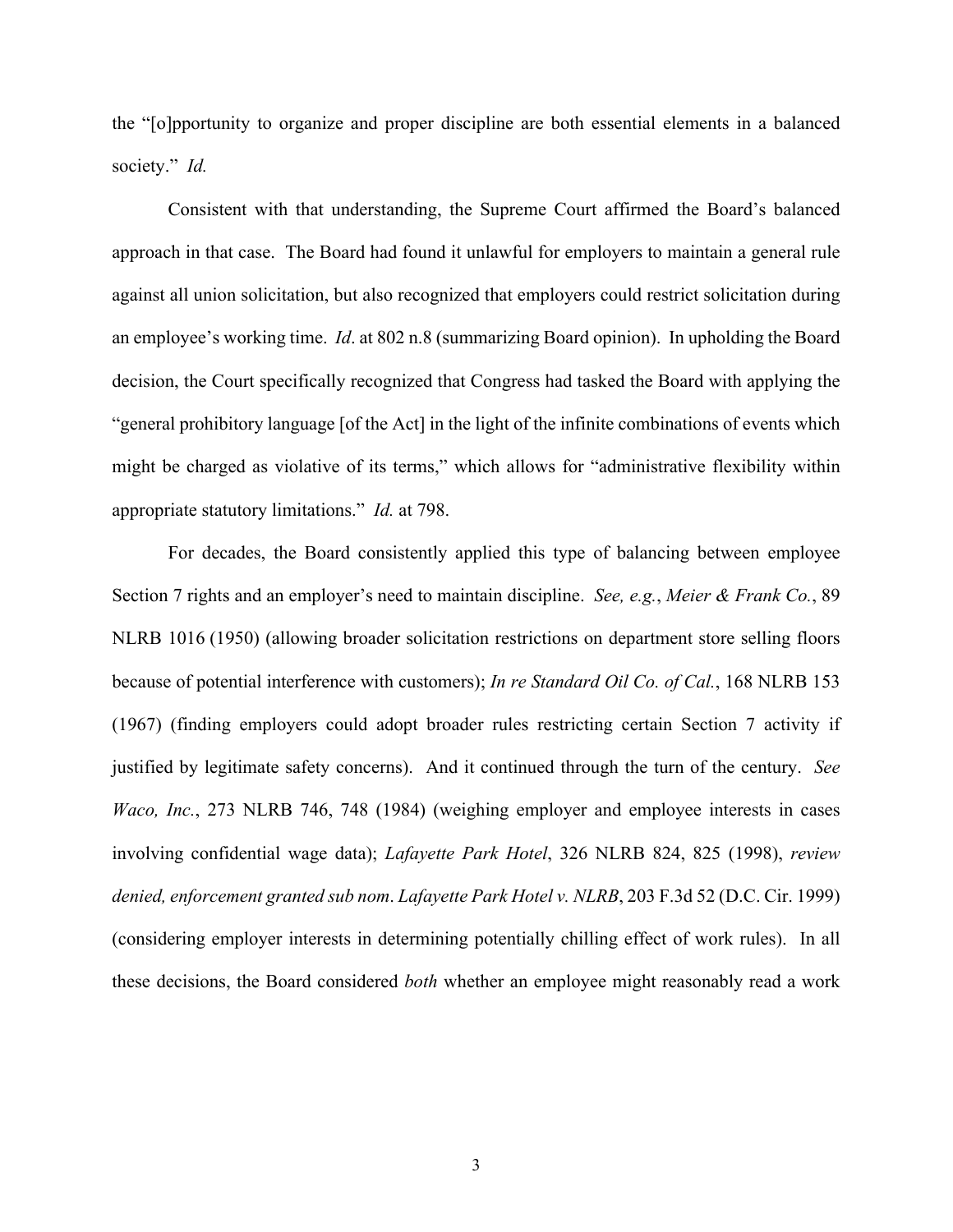rule to restrict Section 7 activity, and whether an employer's legitimate interests might justify particular rules.

Somewhere along the way, however, the employer's interest dropped almost completely out of the Board's calculus. The Board purported to acknowledge an employer's interest in maintaining a "civil and decent work place" in *Lutheran Heritage*, and rejected an approach that "would require the Board to find a violation whenever the [workplace] rule could conceivably be read to cover Section 7 activity."<sup>1</sup> 343 NLRB at 647. But in cases decided since, the Board has interpreted *Lutheran Heritage* to stand for the proposition that a workplace rule could be deemed unlawful if "(1) employees would reasonably construe the language to prohibit Section 7 activity; (2) the rule was promulgated in response to union activity; or (3) the rule has been applied to restrict the exercise of Section 7 rights." *Fresh & Easy Neighborhood Mkt. & United Food & Commercial Workers Int'l Union*, 361 NLRB 72 (2014).

In applying this standard, most cases hinged on the "reasonably construe" prong of the analysis. *See* Report of the Gen. Counsel Concerning Emp'r Rules, Memorandum GC 15-04, 2015 WL 1278780 at \*1 (Mar. 18, 2015). This gloss on *Lutheran Heritage* pushed employers' legitimate interest in maintaining challenged work rules to the back burner, and introduced significant unpredictability into the Board's case precedents. *See, e.g.*, *Lytton Rancherua of Cal.*, 361 NLRB 1350, 1351 (2014) ("*Casino San Pablo*") (finding rule against insubordination and disrespectful conduct toward supervisors violated the Act). The Board's General Counsel admitted

<sup>&</sup>lt;sup>1</sup> Former Member Meisburg (undersigned), on the Board at the time *Lutheran Heritage* was decided, made clear his view that an employer should be able to prohibit misconduct and that the Board must consider an employer's "legitimate business concerns" in determining whether rules were lawful to maintain.343 NLRB at n.14.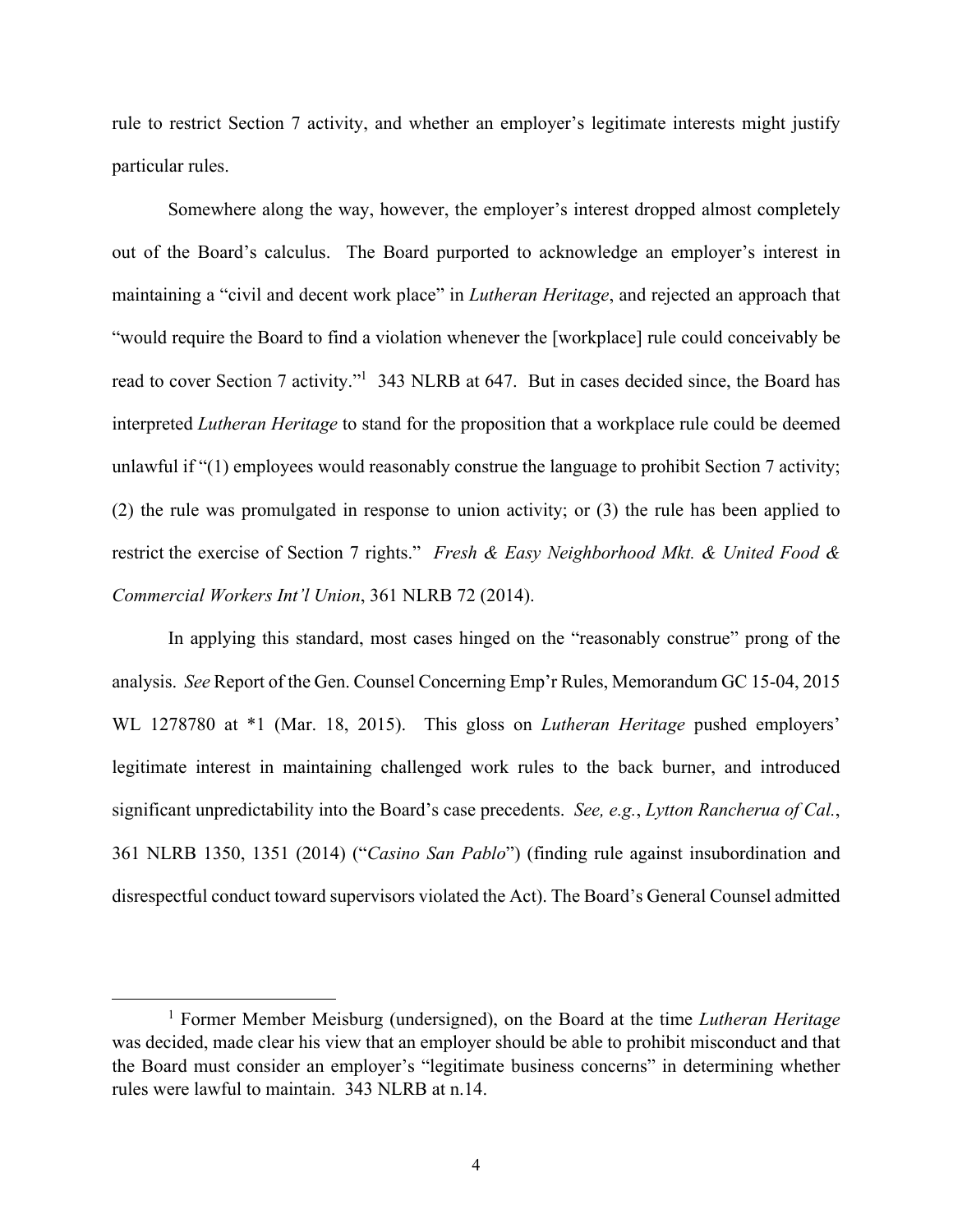that, as applied, *Lutheran Heritage* outlawed "even well-intentioned rules" simply because they might, in theory, inhibit Section 7 activity. Memorandum GC 15-04, 2015 WL 1278780 at \*1.

The Board rightly realigned its standard in *The Boeing Co.*, 365 NLRB No. 154, reintroducing employer interests into the work rules calculus. Under *Boeing*, when evaluating facially neutral work rules, the Board expressly considers (i) the nature and extent of the potential impact on NLRA rights, *and* (ii) legitimate justifications associated with the rule. *Id*. And critically, to enhance predictability, the Board created categories for different types of rules:

> *Category 1* will include rules that the Board designates as lawful to maintain, either because (i) the rule, when reasonably interpreted, does not prohibit or interfere with the exercise of NLRA rights; or (ii) the potential adverse impact on protected rights is outweighed by justifications associated with the rule. . . .

> *Category 2* will include rules that warrant individualized scrutiny in each case as to whether the rule would prohibit or interfere with NLRA rights, and if so, whether any adverse impact on NLRAprotected conduct is outweighed by legitimate justifications.

> *Category 3* will include rules that the Board will designate as unlawful to maintain because they would prohibit or limit NLRAprotected conduct, and the adverse impact on NLRA rights is not outweighed by justifications associated with the rule.

*LA Specialty Produce Co.*, 368 NLRB No. 93, at \*3 (Oct. 10, 2019). Taken together, *Boeing* and

*LA Specialty Produce* returned balance and predictability to adjudications over employee and employer rights.

The Board now seeks to revisit its work rules jurisprudence. The newly constituted Board majority suggests *Boeing* "reversed well-established precedent sua sponte" and merits reexamination. The Chamber respectfully submits that *Boeing* and *LA Specialty Produce* were correctly decided and establish a work rules standard that both satisfies the Act and strikes the right balance between protecting employee and employer interests alike.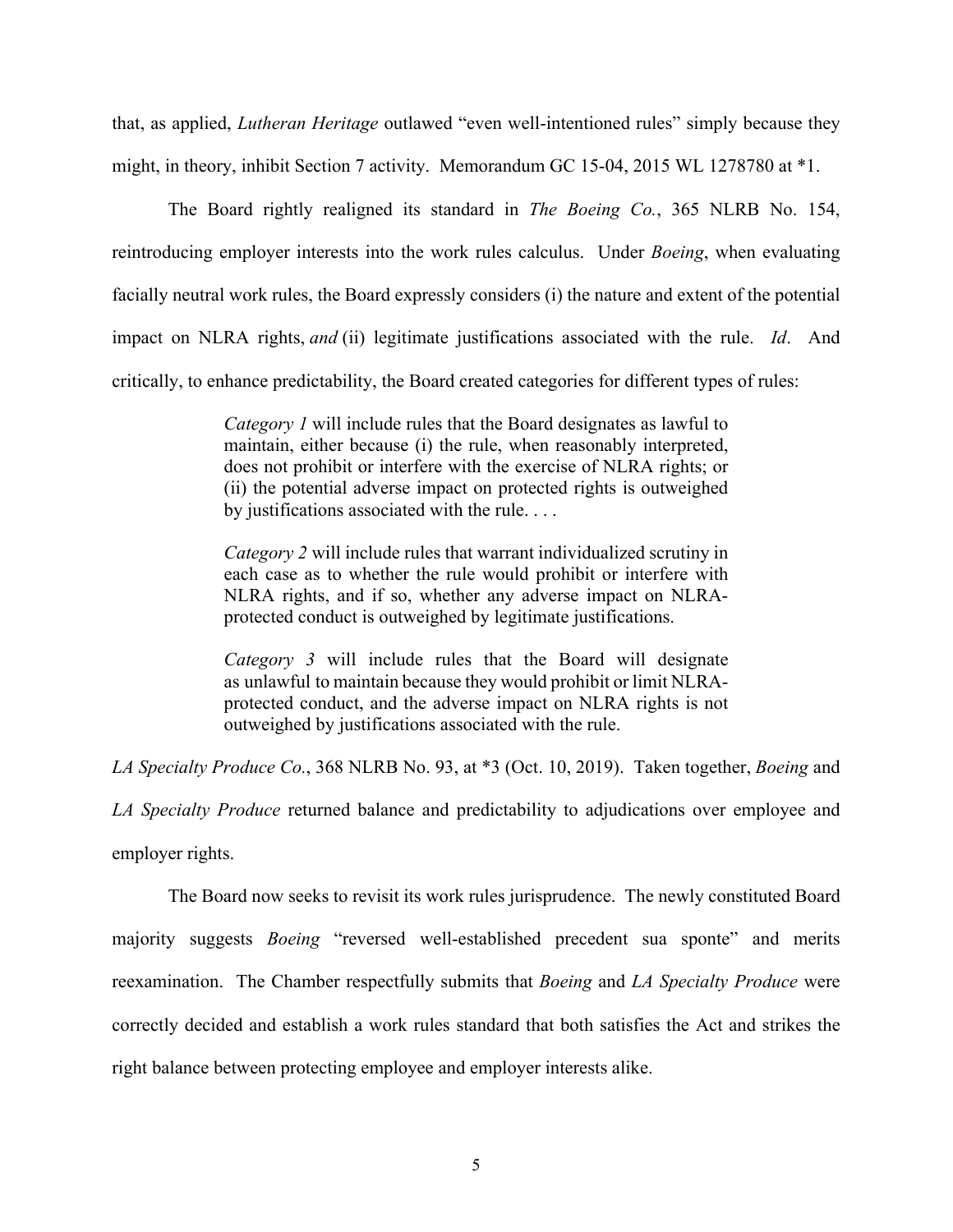#### **ARGUMENT**

#### $\mathbf{I}$ . **The Board Should Continue to Adhere to** *Boeing***.**

Predictability and certainty in this area of the law are vital to employers' ability to apply commonsense and fair standards in the workplace. Given that almost every employer maintains work rules of some kind, the Board's standards here reach nearly every employment relationship. Both employees and employers benefit from clear, well-defined workplace rules. Handbooks and rules reduce subjectivity in employment, encourage fairness, and make workplaces safer.

The Board's application of *Lutheran Heritage* in the years before *Boeing* clouded the ability of employers to maintain any work rules. The *Lutheran Heritage* standard's inherent flaw was its unpredictability. Its subjective approach frequently led to the invalidation of common, reasonable rules that employers had legitimate reasons to maintain. Employers were left unable to confidently assess whether their rules might run afoul of the seemingly arbitrary "reasonably construe" standard. *The Boeing Co.*, 365 NLRB No. 154.

For example, the Board found unlawful a rule prohibiting "insubordination or other disrespectful conduct (including failure to cooperate fully with Security, supervisors and managers)" in *Casino San Pablo*, 361 NLRB at 1352. Yet the Board also found "if the prohibition here were limited to 'insubordination,'" it would have dismissed the complaint. *Id*. In another case, the Board found employers could not maintain rules against "boisterous or disruptive conduct," even as it upheld more particular rules against "disloyal, disruptive, competitive, or damaging conduct." *Component Bar Prods., Inc. & James R. Stout*, 364 NLRB No. 140, at \*1 (Nov. 8, 2016). Administrative law judges applying *Lutheran Heritage* acknowledged that "[t]he line between lawful and unlawful restrictions is very thin and often difficult to discern." *Quicken Loans, Inc. & Lydia E. Garza*, 359 NLRB 1201, 1204 (2013), *decision set aside sub nom.*, 200 LRRM. (BNA) ¶ 1304 (June 27, 2014), *aff'd as modified sub nom*., 361 NLRB 904 (2014), *review*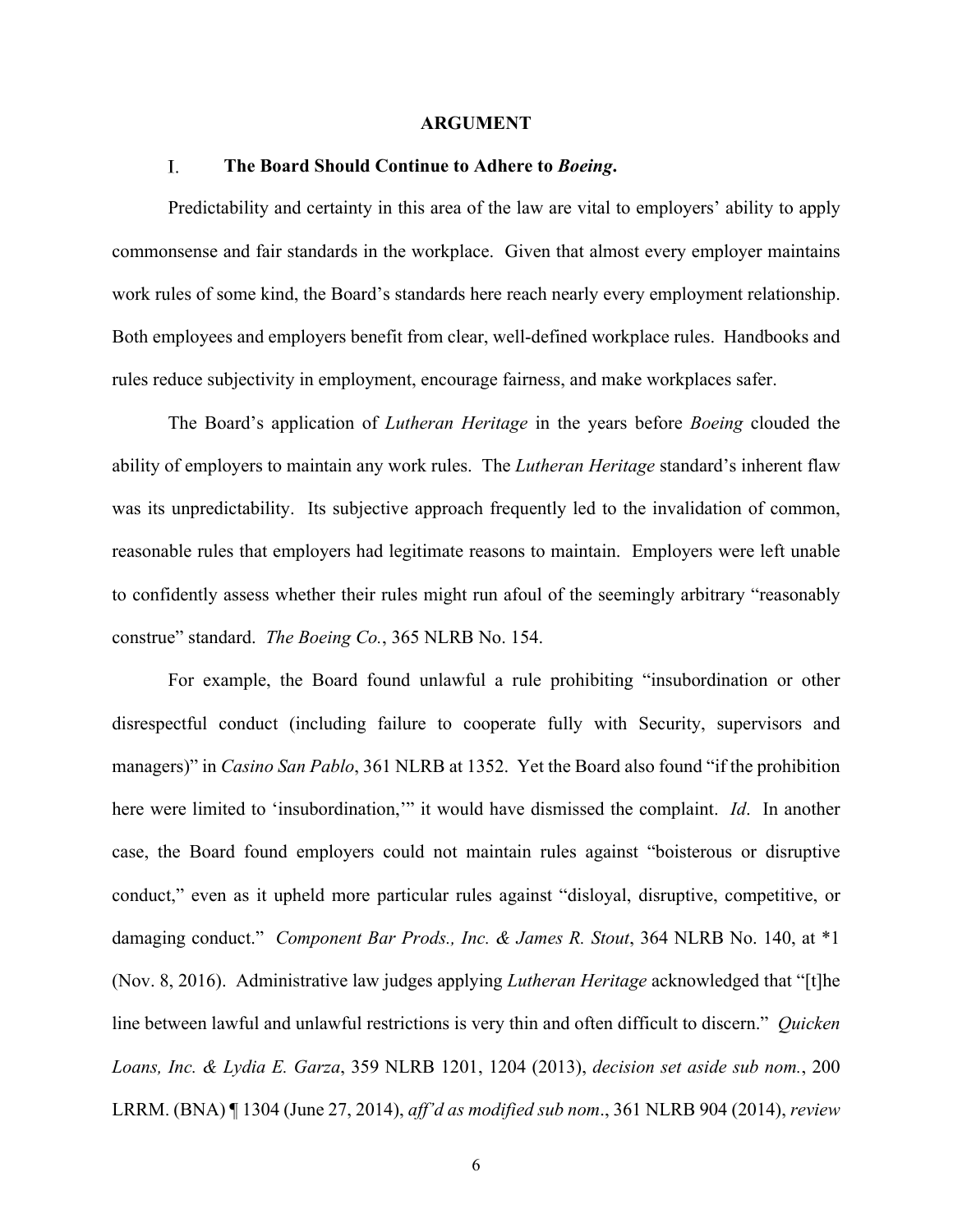*denied, enforcement granted sub nom. Quicken Loans, Inc. v. Nat'l Labor Relations Bd.*, 830 F.3d 542 (D.C. Cir. 2016).

Employers paid the price, as they could deem very few rules safe to maintain. Benign, commonplace work rules developed with no intent or likelihood to interfere with Section 7 rights routinely were found unlawful under the *Lutheran Heritage* standard. Even the General Counsel's attempt to explain the Board's work rules standards created more confusion than clarity. Memorandum GC 15-04, 2015 WL 1278780; *see also* U.S. Chamber of Commerce, Theater of the Absurd: The NLRB Takes on the Employee Handbook at 33-35, available at https://www.uschamber.com/assets/archived/images/documents/files/nlrb\_theater\_of\_the\_absurd .pdf (last accessed Mar. 4, 2022). Employers were left with a Hobson's choice—implement work rules and risk Board litigation, or abandon work rules altogether.

With *Boeing* and *LA Specialty Produce*, the Board restored much needed predictability and certainty in this area of law. The Board recognized in *Boeing* that the *Lutheran Heritage* standard put employers in an untenable situation and sought to right that wrong. The Board's adoption in *Boeing* of specific categories for different types of rules has provided increasing clarity in developing employee work rules generally, and handbooks specifically.

 At the same time, *Boeing* ensures that employers do not infringe on employee rights under the Act. *Boeing* left unchanged the Board's well-established position that lawful work rules cannot be applied to restrict Section 7 activity. *See AT&T Mobility, LLC*, 370 NLRB No. 121. And it maintained the prohibition on rules that explicitly restrict Section 7 activity, as well the prohibition on rules enacted in response to protected activity. *Boeing*, 365 NLRB No. 154, at \*8. In short, employees have all of the same rights and privileges to engage in protected, concerted activity today as they did before *Boeing*.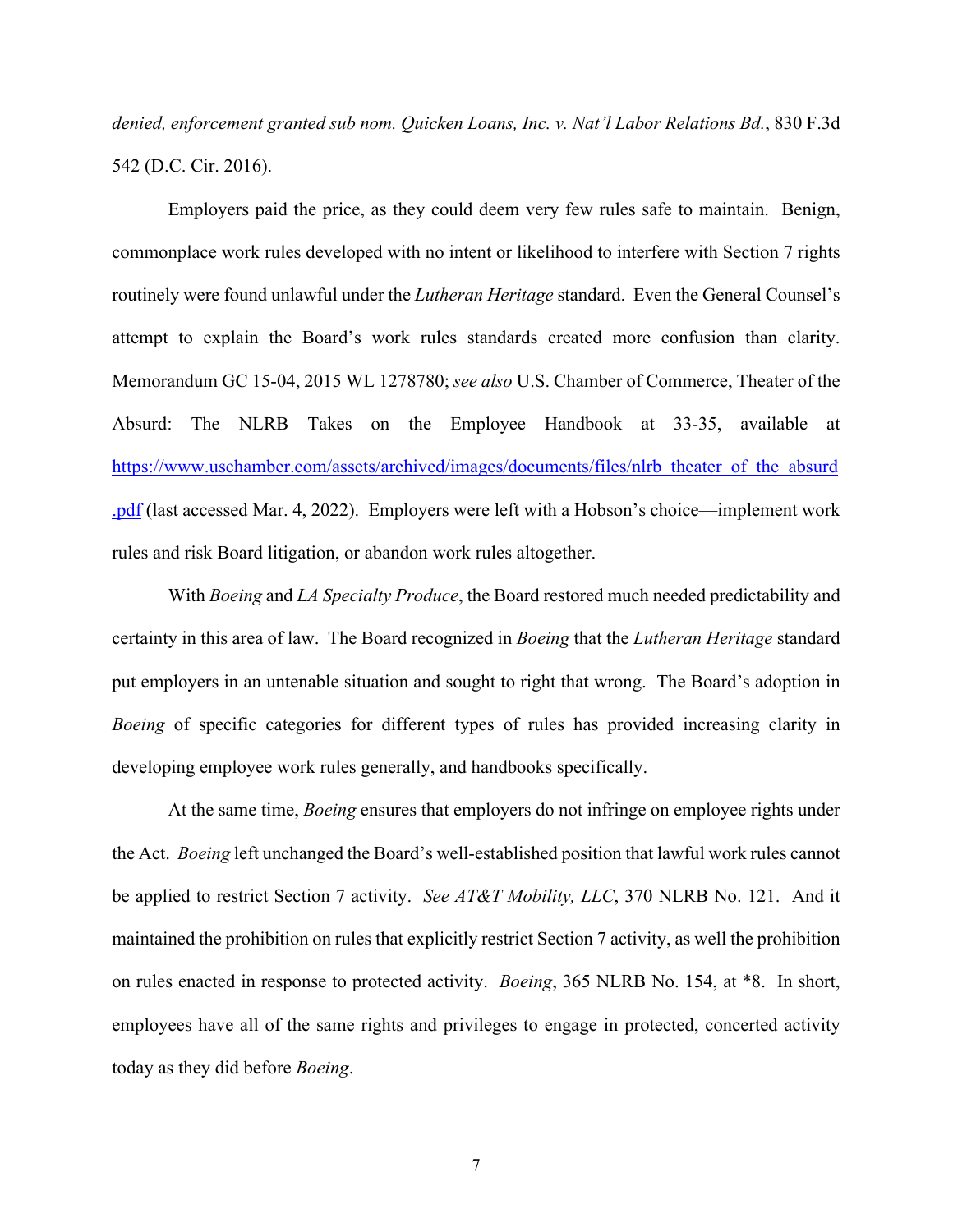The Board's concern, expressed in its Invitation to File Briefs, about the "chilling effect" of certain work rules—such as those that require confidentiality in workplace investigations—on Section 7 activity is misplaced. It is premised on the mistaken view—developed in the *Lutheran Heritage* cases—that employees read work rules with hyper-technical scrutiny and with an eye toward finding some application, however remote, that would infringe on their Section 7 rights. That is simply not reality. Moreover, when the Board invoked "chilling effects" under *Lutheran Heritage*, it did so without regard to whether a rule was necessary to maintain workplace order. Not only is that wrong, but it also conflicts with established Supreme Court precedent. As the Court explained in *Republic Aviation*, the "[o]pportunity to organize and proper discipline are both essential elements in a balanced society." 324 U.S. at 798.

The Board should leave *Boeing* undisturbed. It has provided, and will continue to provide, the clarity and predictability needed for maintenance of reasonable work rules.

#### **a.** *Boeing* **Restored the Balance Abandoned by** *Lutheran Heritage***.**

As noted above, the Supreme Court has long required the Board to balance its duties to enforce the Act with the realities that employers must be allowed to control their workplaces. *See supra* at 2. Although Section 7 provides broad employee protections, Congress did not intend it to eliminate the ability of employers to maintain discipline at work. *Republic Aviation*, 324 U.S. at 797–98.

For decades before *Lutheran Heritage*, the Board took seriously its balancing obligations. In *Lafayette Park Hotel*, for example, the Board explained that "[w]here the [work] rules are *likely* to have a chilling effect on Section 7 rights," they may be unlawful, but an employer's interest in maintaining the rule must be considered too. 326 NLRB at 825 (emphasis added). The Board thus weighed a reasonable interpretation of a given rule against the employer's "legitimate business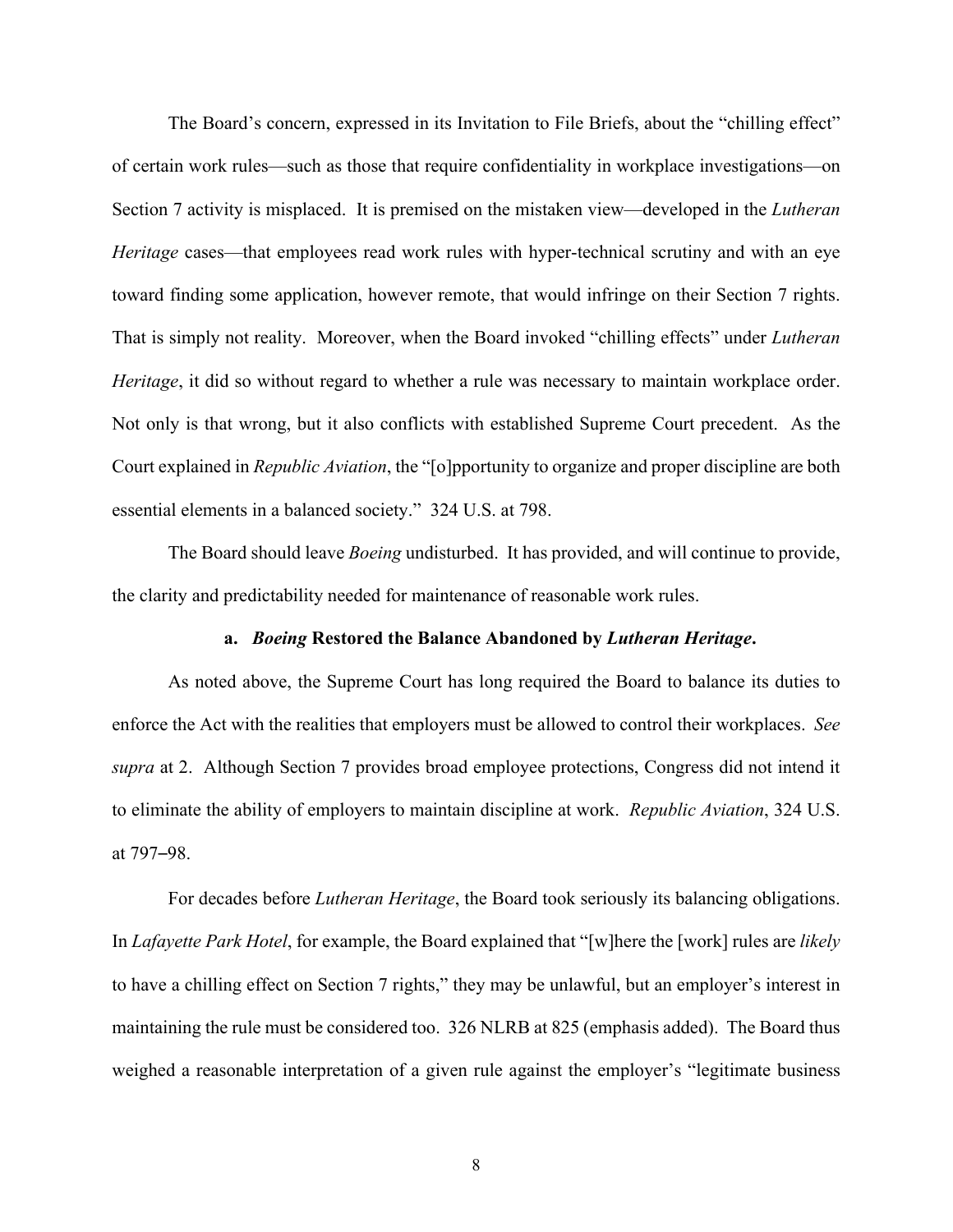concerns," before deciding whether it was lawful to maintain. *Id*. (finding a rule prohibiting employees from interference with hotel's "goals and objectives" lawful). Importantly, the Board did not strain to find ambiguity where none existed, or attribute malintent to an employer absent evidence of a desire to interfere with Section 7 rights. *Id*. (refraining from employees' "strained construction" of the rule). While the *Lafayette Park* Board did not conduct the explicit balancing that *Boeing* endorses, it nevertheless recognized that handbook rules justified by legitimate business interests and having no more than a "speculative effect" on Section 7 rights should withstand scrutiny.

The Board all but abandoned this balancing approach after *Lutheran Heritage*. In *Stant USA Corp.*, No. 26-CA-024098, 2011 WL 7789839 (Oct. 13, 2021), for example, the General Counsel opined that employers could not maintain rules that require respect at work and prevent "harassing" behavior. The rules at issue required employees to "be respectful to the Company, other associates, customers, partners and competitors" and prohibited "commentary, content or images that are…harassing, libelous or that can create a hostile work environment." The General Counsel advised that both rules violated the Act merely because they *could* be read to restrict protected activity. The memo cited several cases finding similar rules about "respectful" behavior unlawful. *Id*. at \*3-4, n.11. There was no consideration of the responsibilities and legitimate needs of employers to maintain healthy work environments and prevent workplace violence, bullying, harassment, and employee attrition.

The Board also applied *Lutheran Heritage* in an unpredictable and inconsistent manner, reaching contrary interpretations of seemingly similar work rules. *Boeing* pointed to numerous Board cases that reached different conclusions on the lawfulness of nearly identical rules. *Boeing*, 365 NLRB No. 154, at \*13–14 (citing Board cases that found rules prohibiting "verbal abuse"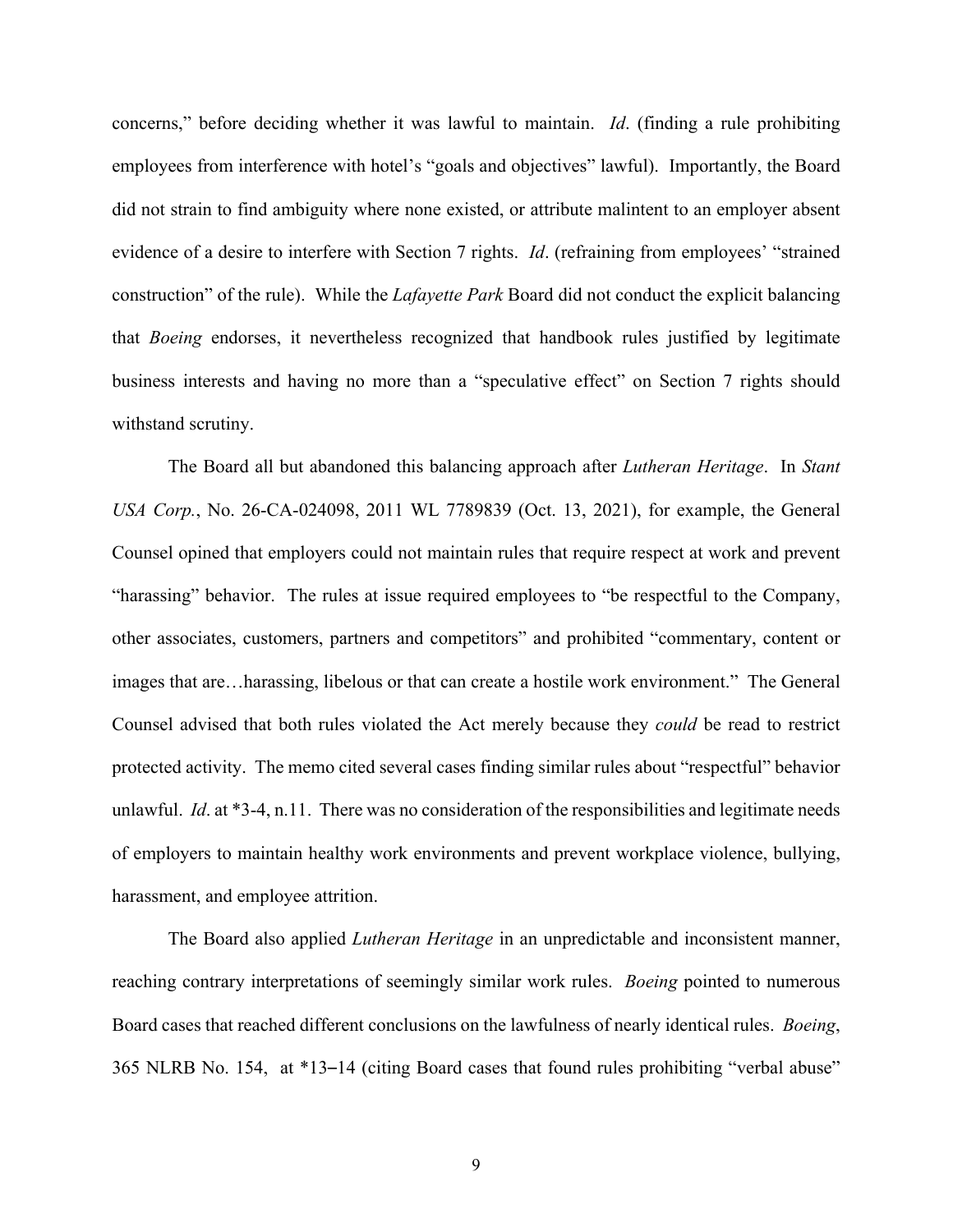lawful, but rules prohibiting "abusive language" unlawful); *see also* Notice and Invitation to File Briefs at 5 (comparing *Hyundai Am. Shipping Agency, Inc.*, 357 NLRB 860, 861 (2011), *review granted in part, decision rev'd in part sub nom. Hyundai Am. Shipping Agency, Inc. v. NLRB*, 805 F.3d 309 (D.C. Cir. 2015), *and overruled by Apogee Retail LLC*, 368 NLRB No. 144 (Dec. 16, 2019), which allowed rule against "harmful gossip," with *KSL Claremont Resort, Inc.*, 344 NLRB 832, 832 (2005), which invalidated rule that prohibited "negative conversations about associates or managers").

Conversely, *Boeing* managed to foster both balance and predictability by adopting a categorical approach to work rules. As the Board wrote in *LA Specialty Produce*, in many instances it is "possible to strike a general balance of competing employee rights and employer interests for certain types of rules, thus eliminating the need for further case-by-case balancing." 368 NLRB No. 93, at \*4. This "general balancing" approach acknowledges that workplaces often maintain similar rules, some of which are fundamental and necessary to disciplined and healthy work environments, and some of which infringe too severely on employee rights to be permitted. By using a balancing approach to sort rules into well-defined categories with clear guidance regarding the lawfulness of a rule depending on which category it fits, *Boeing* has brought predictability and stability back to the Board's precedent while still giving due consideration to both employer needs and employee rights.

Unsurprisingly, the *Boeing* approach has already spawned precedent that employers can understand and implement without stepping on employee Section 7 rights. Over the years since *Boeing*, the Board has denoted several common and important workplace rules—such as rules about civility and confidentiality during investigations—as Category 1 (or as always lawful to maintain). *See BMW Mfg. Co.*, 370 NLRB No. 56 (Dec. 10, 2020) (civility rules); *Apogee Retail*,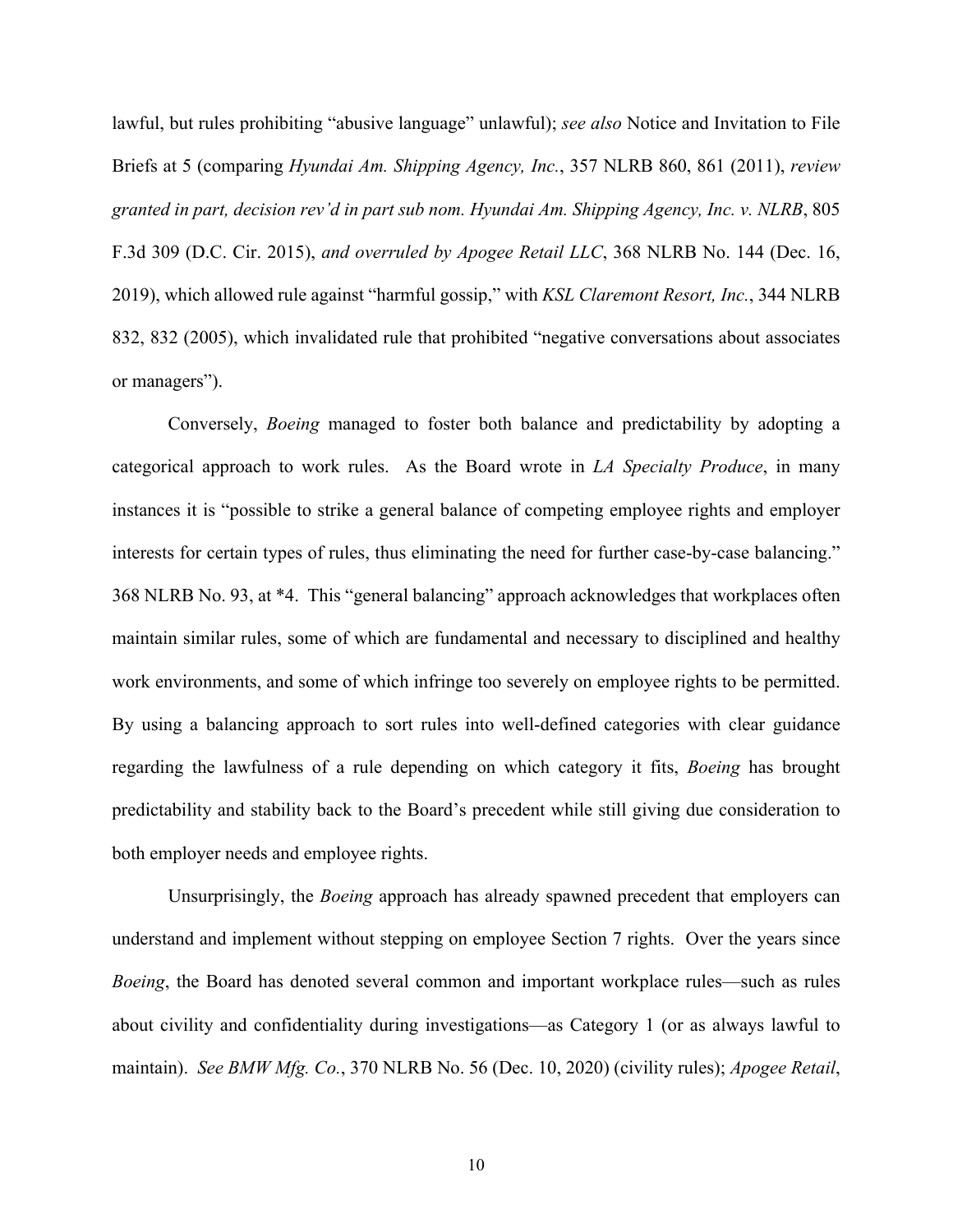368 NLRB No. 144 (confidentiality).At the same time, the Board has denoted other work rules as Category 3 (or as presumptively unlawful to maintain). *See LA Specialty Produce Co.*, 368 NLRB No. 93 at \*4 n.4 (finding "a facially neutral rule that an objectively reasonable employee would interpret as prohibiting discussion of wages with co-workers would be unlawful and fit within *Boeing* Category 3"); *Prime Healthcare Paradise Valley, LLC*, 368 NLRB No. 10 (June 18, 2019) (placing rules that require arbitration of all employment disputes into Category 3).

### **b.** *Lutheran Heritage* **Placed Employers in an Impossible Position.**

Whatever its merits, *Lutheran Heritage* also placed heavy burdens on employers by requiring them to exercise nearly impossible "linguistic precision" in their employer handbooks. *Boeing*, 365 NLRB No. 154, at \*2. When a standard allows employers to restrict "verbal abuse," but not "abusive language," there is hardly any discernable standard at all. Such exactitude in regulatory enforcement creates enormous compliance costs on employers, who must closely scrutinize each word of the handbook for potential violations, and makes total compliance impossible. *See* supra at 5. It also imposes particular burdens on small businesses, which cannot afford to continually rewrite their rules after each new (and potentially contradictory) Board decision. If even the most informed lawyers could not predict that the Board would uphold a rule restricting "verbal abuse," but not "abusive language," how can small businesses be expected to do so? The litigation risk is immense, to say the least—the General Counsel's 2015 Memorandum listed 57 rules deemed unlawful, which represents only a fraction of the cases brought in the first place. Memorandum GC 15-04, 2015 WL 1278780.

Almost as importantly, the litigation risk was exacerbated by the fact that employers generally distribute their rules handbooks to all employees. This wide distribution increases the cost and impact of a Board decision finding that a work rule is overbroad and, therefore, an unfair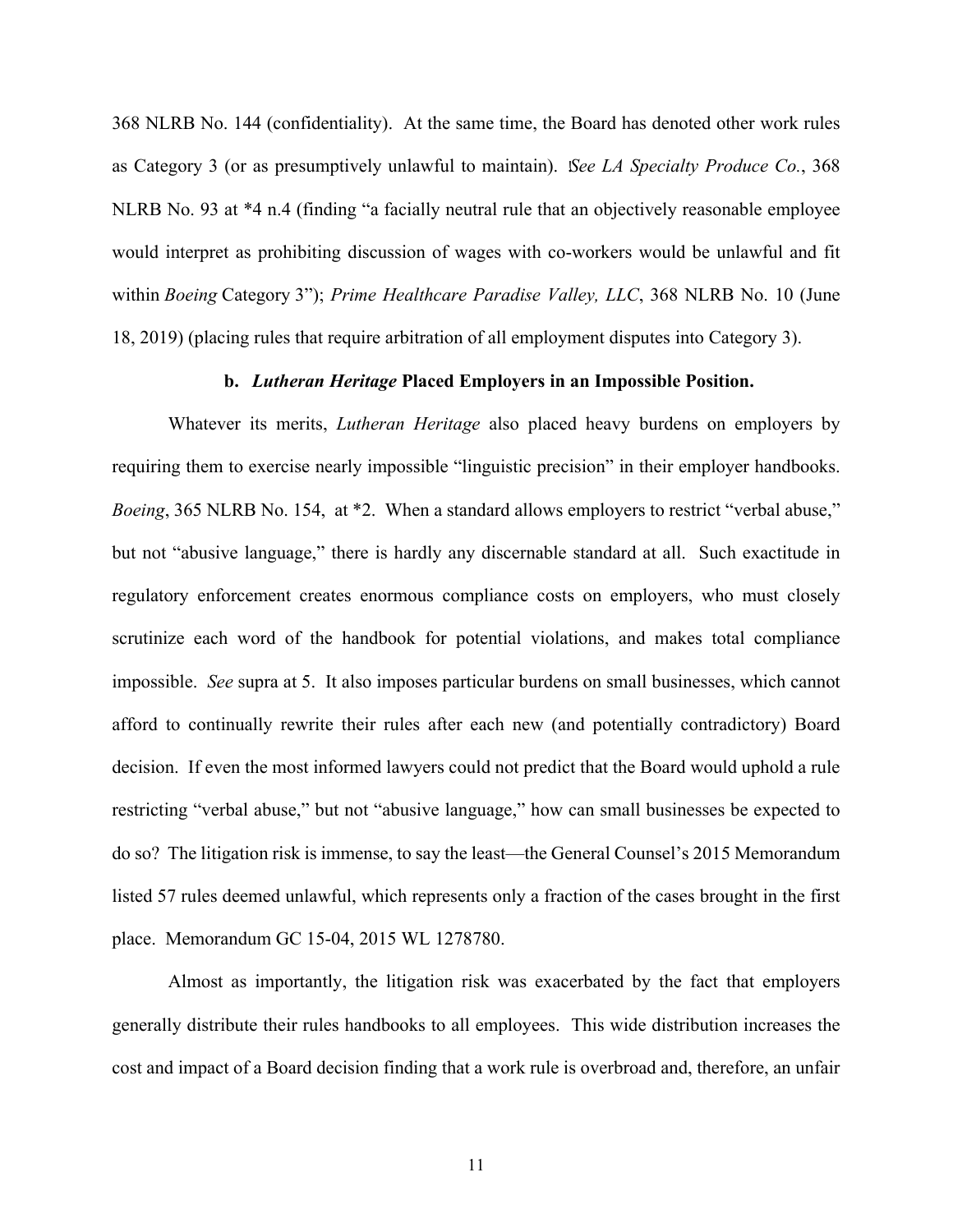labor practice under *Lutheran Heritage*. At minimum, an employer might need to revamp its entire handbook or reinstate any employees discharged for failure to meet a workplace standard later found unlawful. But the consequences could be far more sweeping. For example, under *Lutheran Heritage*, the Board allowed unions to weaponize work rules with no impact on Section 7 rights (but which had been distributed to all employees in handbooks) to obtain re-runs of lopsided elections and to block decertification efforts. *See Target Corp. & United Food & Commercial Workers Local 1500*, 359 NLRB 953, 955 (2013) (ordering re-run election based on maintenance of unlawful work rule after a vote when union lost 137-to-85); *Jurys Boston Hotel & Gregory B. Hatch, Petitioner & Unite Here, Local 26*, 356 NLRB 927, 929 (2011) (ordering re-run of decertification election even where "there [was] no evidence that any employees were actually deterred from engaging in campaign activity" by the rules). And the consequences could be even harsher now, as the General Counsel has pledged to revive practices like bargaining orders and enhanced monetary penalties to punish employers for violations of the Act. *See* Report of the Gen. Counsel Concerning Seeking Full Remedies, Memorandum GC 21-06, 2021 WL 4133940, at \*3 (Sept. 8, 2021).

*Lutheran Heritage* also forced employers to wrestle with whether and how to comply with various state and federal employment laws without inviting liability as a result of their workplace rules. For example, numerous state and federal employment laws require employers to maintain civil and respectful workplaces free from harassment and discrimination.2 Other laws require

<sup>&</sup>lt;sup>2</sup> These include federal laws like Title VII of the Civil Rights Act of 1964, 42 USC.  $\S$ 2000e–2 *et seq.*; the Americans with Disabilities Act, 42 U.S.C. § 12101 *et. seq.*; the Age Discrimination in Employment Act, 29 U.S.C. § 623; similar state laws like the New York Human Rights Law,-N.Y. Exec. Law 290, *et seq*.; the California Fair Employment & Housing Act, Cal. Gov. Code § 12900 *et seq.*; and local laws like the New York City Human Rights Law, N.Y. Admin Code § 8-101, *et seq.*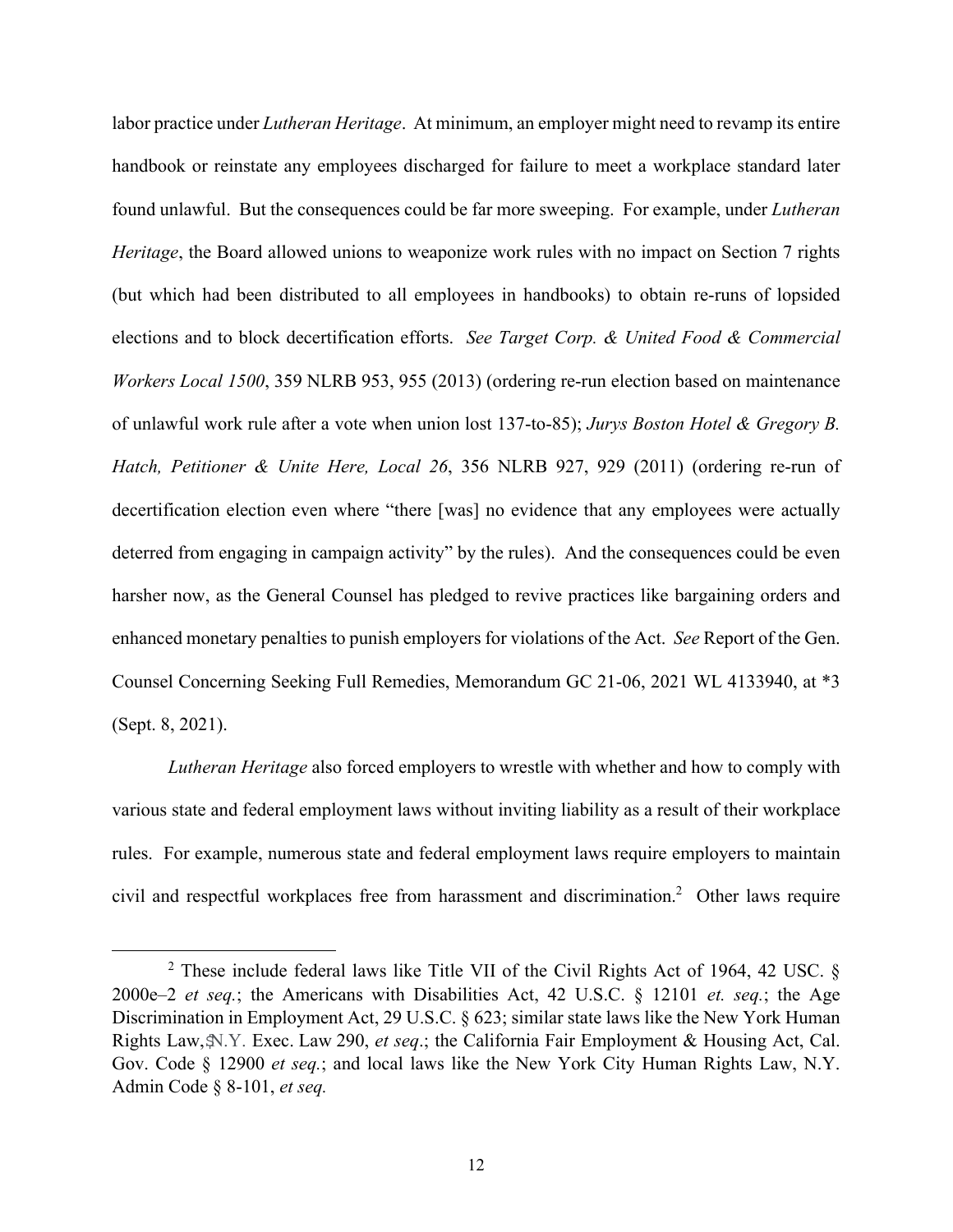employers to maintain workplaces free from safety hazards, including hazards related to workplace violence. *See, e.g.*, 29 U.S.C. § 654 (the OSH Act General Duty Clause).3 The best way for employers to preemptively comply with these laws is to maintain workplace policies that regulate employee behavior before it escalates to illegal conduct. But employers who abandon or significantly curtail their workplace rules out of concern over the Board's standard could face liability under these other laws. And vice versa. The Board's work rules standard should not force employers to endure employee misbehavior until it reaches the threshold of legal impropriety. Nor should it create liability risk for employers who conscientiously and preemptively address employee workplace behavior in accordance with federal and state law.

#### II. **The Board Should Continue to Hold that Certain Classes of Rules are Always Lawful to Maintain.**

Beyond retaining the *Boeing* framework, the Board should also retain the following Board precedent that placed certain types of rules into *Boeing* Category 1.

*First*, the Board should uphold *Apogee Retail LLC*, 368 NLRB No. 144, which concerns confidentiality during internal investigations. The Board's earlier *Banner Estrella* decision hampered the ability of employers to conduct effective, thorough investigations by allowing confidentiality only where the employer could prove its investigation would otherwise be "corrupt[ed]," and requiring case-by-case analysis. *Banner Health Sys.*, 362 NLRB 1108, 1109 (2015), *enforcement granted in part and remanded sub nom. Banner Health Sys. v. NLRB.*, 851 F.3d 35 (D.C. Cir. 2017), & *overruled by Apogee Retail LLC*, 368 NLRB No. 144 (Dec. 16, 2019). In *Apogee*, the Board provided a workable and reasonable compromise, which allowed confidentiality *during the course* of workplace investigations and required case-by-case analysis

<sup>&</sup>lt;sup>3</sup> OSHA takes the position that workplace violence may be covered by the General Duty Clause. https://www.osha.gov/workplace-violence/enforcement.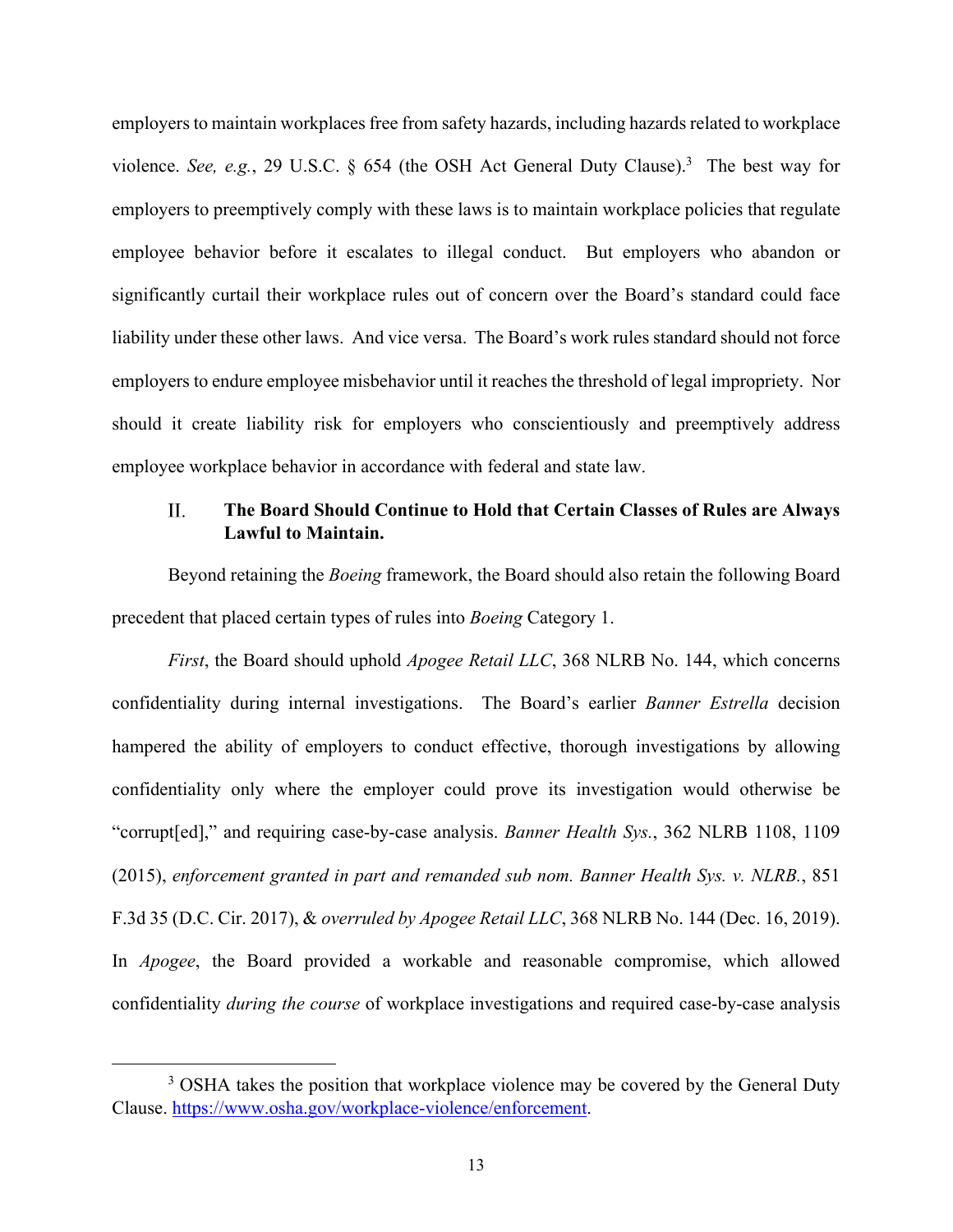only where workplace rules mandated continued post-investigation confidentiality. Specifically, the Board found investigative confidentiality rules "that by their terms apply only to open investigations are categorically lawful under *Boeing*" Category 1, but it relegated to Category 2 rules that require confidentiality after an investigation, too. *Apogee*, 368 NLRB No. 144, at \*3.

This makes sense. Employers should be able to request and to expect investigative confidentiality at least during the course of an open investigation. And the Board can still hold them accountable if they apply such rules to restrict protected activity, or unnecessarily expand rules to include discussions after the conclusion of an investigation. Such a standard is also consistent with recommendations from the EEOC that employers set up anti-harassment and complaint procedures that protect the confidentiality of complainants. In fact, the EEOC found that the NLRB's restrictions on investigative confidentiality can harm harassment victims.<sup>4</sup>

*Second*, the Board should uphold the decision in *Motor City Pawn Brokers Inc.* regarding non-disparagement rules. 369 NLRB No. 132 (July 24, 2020). In that case, the Board properly determined that any potential chilling effect of a non-disparagement rule did not outweigh the

<sup>4</sup> *See* Equal Employment Opportunity Commission, Select Task Force on the Study of Harassment in the Workplace, *Report of Co-Chairs Chai R. Feldblum and Victoria A. Lipnic*, June 2016 available at *https://www.eeoc.gov/select-task-force-study-harassment-workplace*. The report specifically encouraged the NLRB to work with the EEOC to harmonize rules related to confidentiality of harassment investigations. ("We heard strong support for the proposition that workplace investigations should be kept as confidential as is possible, consistent with conducting a thorough and effective investigation. We heard also, however, that an employer's ability to maintain confidentiality - specifically, to request that witnesses and others involved in a harassment investigation keep all information confidential - has been limited in some instances by decisions of the National Labor Relations Board ('NLRB') relating to the rights of employees to engage in concerted, protected activity under the National Labor Relations Act ('NLRA'). In light of the concerns we have heard, we recommend that EEOC and NLRB confer and consult in a good faith effort to determine what conflicts may exist, and as necessary, work together to harmonize the interplay of federal EEO laws and the NLRA."); *see also* U.S. Chamber of Commerce, Theater of the Absurd: The NLRB Takes on the Employee Handbook at 6-7.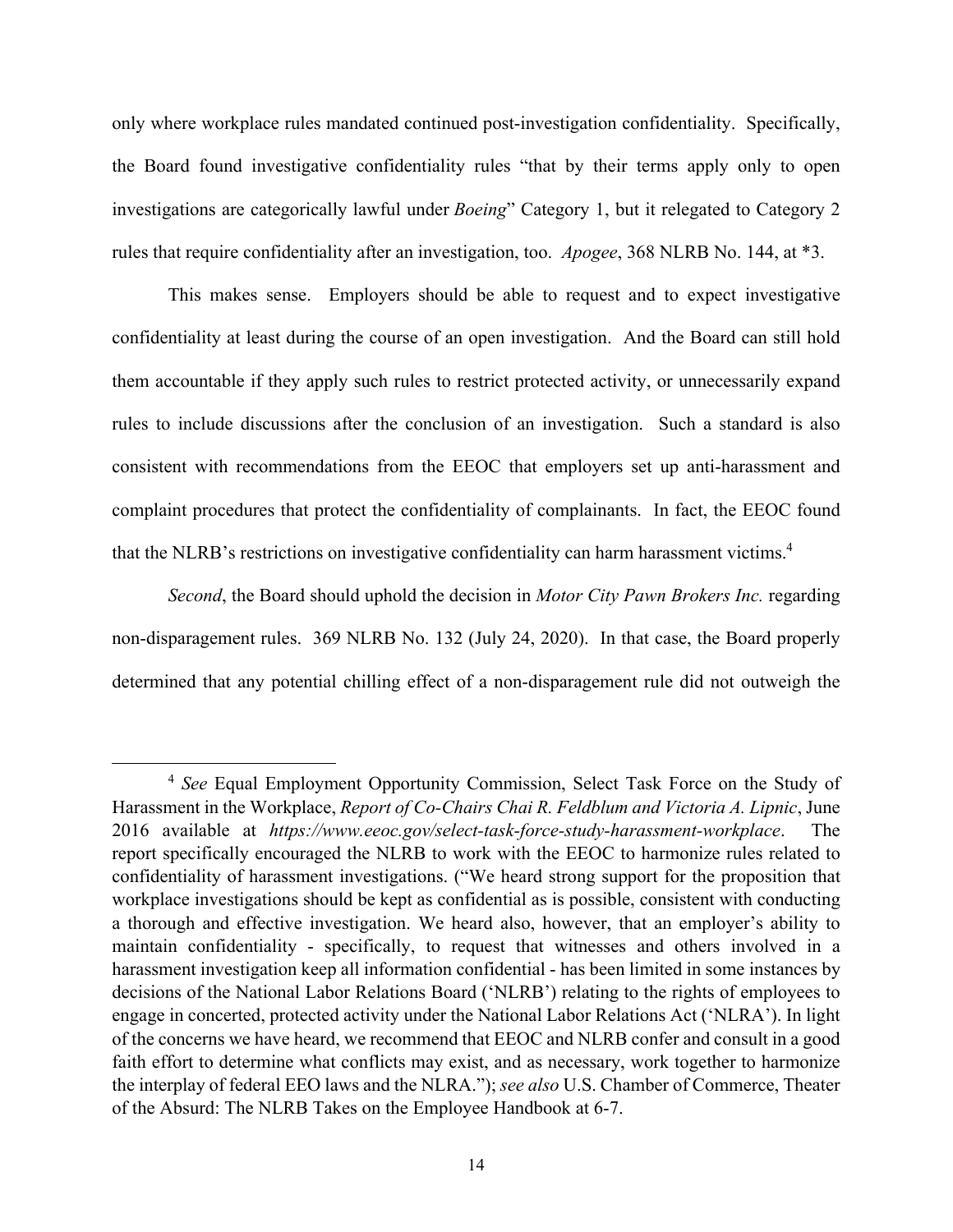employer's legitimate justification for it, and categorized such rules in 1(b). *Id.* at \*9. The Board first held that a reasonable employee could read a non-disparagement rule to infringe on Section 7 rights. *Id*. at \*6. Unlike general civility rules, rules against disparaging an employer, if applied to protected activity, could restrict employees from criticizing an employer's wage scale or employment practices—speech that falls within Section 7 protections. These rules thus properly required a consideration of an employer's interest in maintaining the rule. The Board then correctly acknowledged that employers maintain a legally supported business interest in employee loyalty that is not inconsistent with an employee's right to engage in protected, concerted activity. As the Supreme Court has very clearly said, "[t]here is no more elemental cause for discharge of an employee than disloyalty," and nothing in the Act changed that. *NLRB v. Elec. Workers Local 1229, Int'l Bhd. of Elec. Workers*, 346 U.S. 464, 472 (1953).

*Motor City Pawn* thus provides a good example of the benefits of the *Boeing* 1(a) and 1(b) categories. Non-disparagement rules do not fit neatly within Category 1(a) because reasonable employees could view a non-disparagement rule as restricting some types of concerted activity. But employers also have important, legitimate reasons to seek loyalty from employees and prohibit disparaging conduct unrelated to protected employment rights. As such, these rules land in Category 1(b) based on the proper balancing of rights and interests. Without this balancing, the Board might have invalidated such common and necessary workplace rules.

*Third*, the Board in *Nicholson Terminal & Dock Co.*, 369 NLRB No. 147 (July 30, 2020), correctly placed rules restricting outside employment in Category 1(a) as always lawful to maintain because they are not reasonably related to any protected activity under Section 7. As the Board explained, no reasonable employee would interpret restrictions on outside employment to interfere with their rights to organize or act collectively to improve their working conditions. *Id.* at \*4.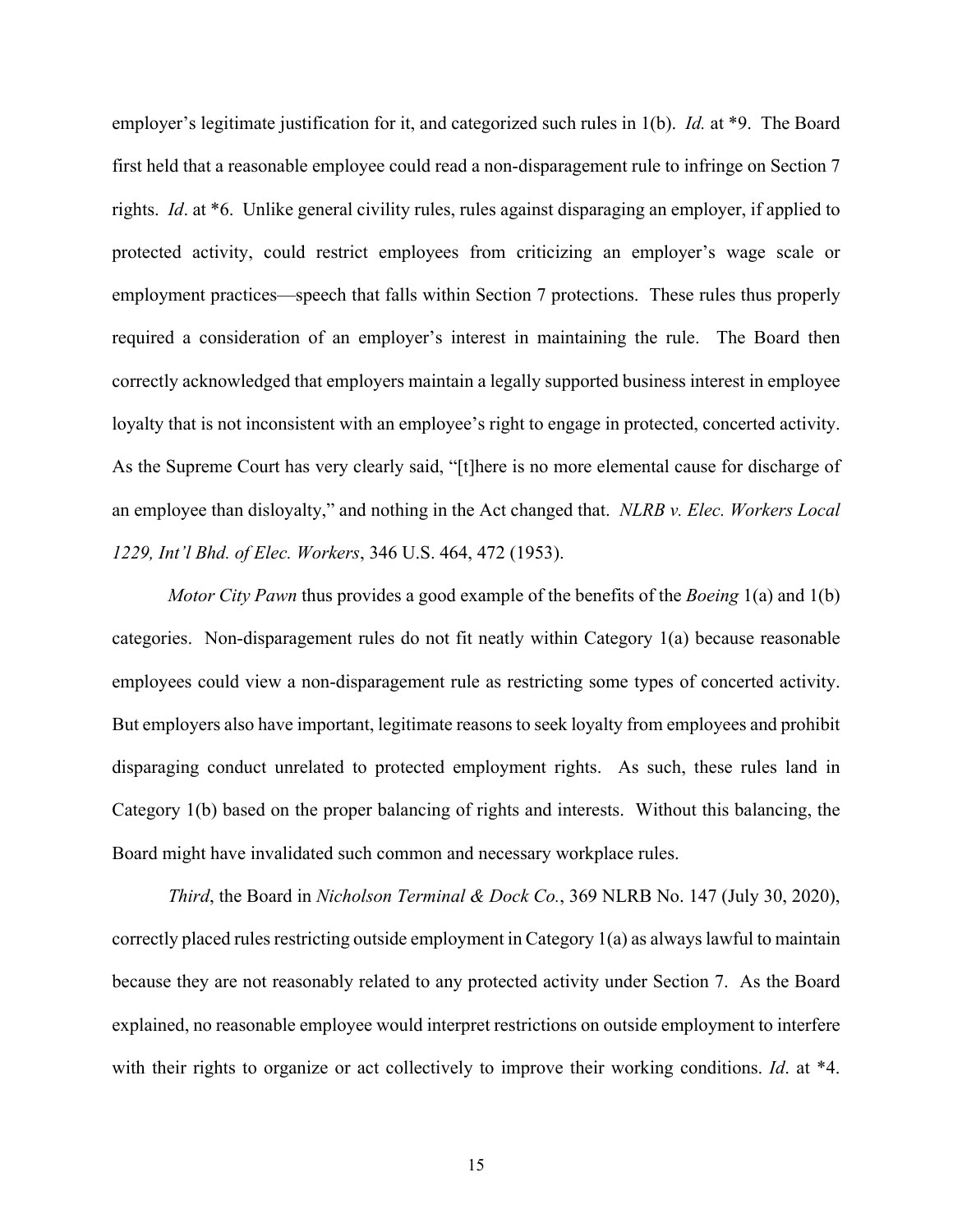Moreover, the Board correctly found that restrictions on moonlighting do not prevent employees from volunteering with unions or worker organizations on their own time. *Id*. at \*3; *see also G&E Real Estate Mgmt. Servs. d/b/a Newmark Grubb Knight Frank*, 369 NLRB No. 121, at \*3 (July 16, 2020) (reaching same conclusion and finding employees would not reasonably read moonlighting rules to restrict union organizing).

*Fourth*, though not specifically addressed in the Invitation to File Briefs, the Board should also affirm the *Boeing* Board's finding that general workplace civility rules are always lawful to maintain. These rules are fundamental to effectively functioning workplaces. Restricting employer use of these basic rules encourages disrespect and conflict at work. While conflict is a symptom of some labor organizing activity, it is not an inherent feature of it. If civility rules are *applied* to protected activity, they may, of course, be prohibited in that application.

#### III. **Arbitrary Changes Threaten the Board's Long-Term Legitimacy.**

It is no secret that the Board often changes policy drastically based on the politics of the President of the United States. *See* Zev J. Eigen, Sandro Garofalo, *Less Is More: A Case for Structural Reform of the National Labor Relations Board*, 98 Minn. L. Rev. 1879, 1887 (2014) (discussing the Board's "flip flop problem"). The Board's long history of flip-flopping on policy positions is well-documented and "frequently involves the agency's most fundamental policy determinations." *Id.* at 1890.

But there are limits, and they are tightening. Although the Act grants the Board wide discretion, that discretion is not unlimited. *Beth Israel Hosp. v. NLRB*, 437 U.S. 483, 501 (1978) (holding judicial review of Board decisions limited to consistency with the Act and rationality). The Supreme Court is currently mulling limits on *Chevron* deference. *Am. Hosp. Ass'n v. Becerra*, No. 20-1114, 2021 WL 6051132 (Nov. 30, 2021) (examining *Chevron* in context of Department of Health and Human Services interpretation of reimbursement rate requirements for hospitals);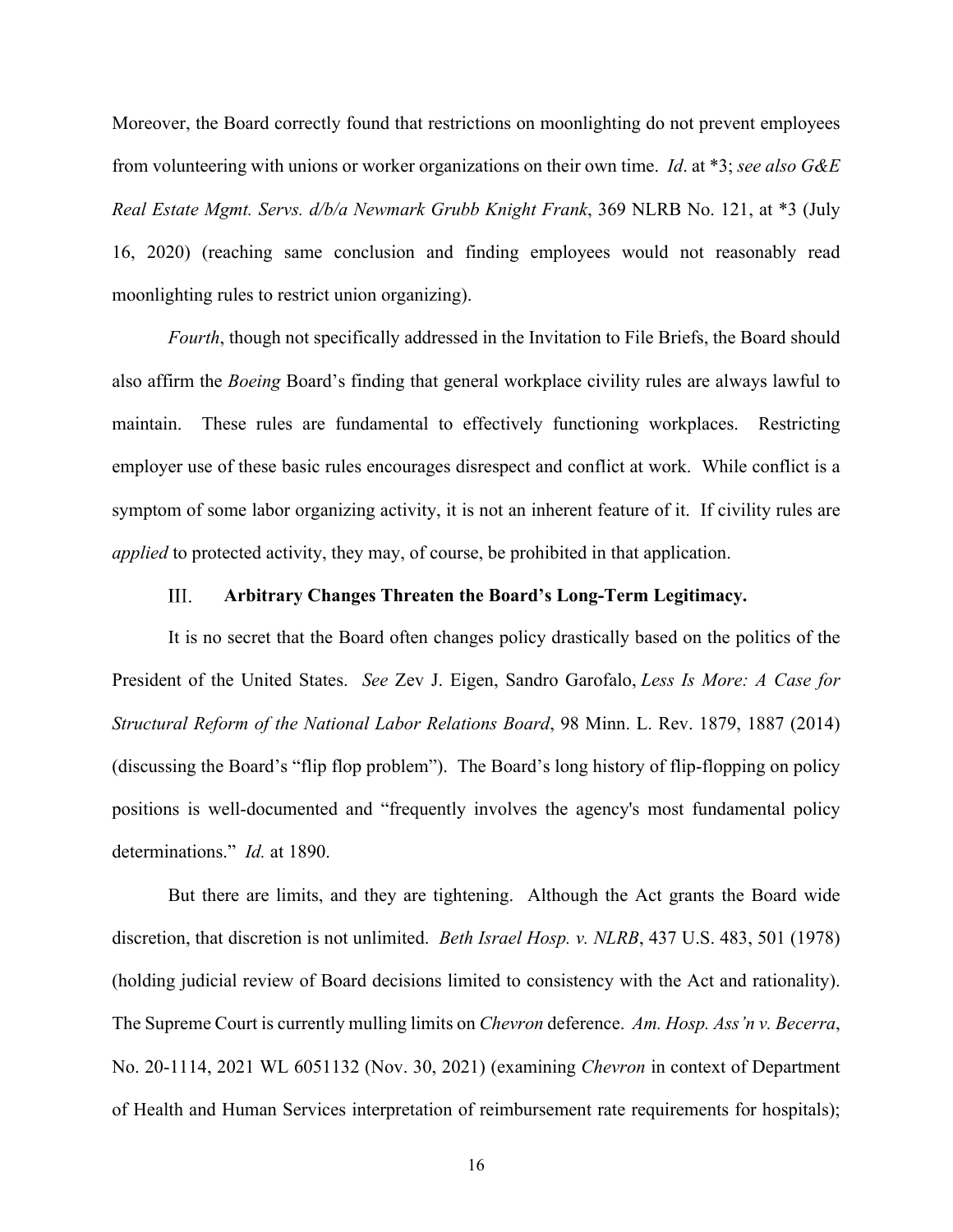*see also* Brief for the Chamber of Commerce of the United States of America as Amicus Curiae, *Am. Hosp. Ass'n v. Becerra*, No. 20-1114, 2021 WL 4219174 (Sept. 10, 2021). And the Court has seemed to more closely scrutinize agency actions that go beyond the agency's statutory purview. *See, e.g.*, *Nat'l Fed'n of Indep. Bus. v. Dep't of Labor, Occupational Safety & Health Admin.*, 142 S. Ct. 661, 665 (2022) ("The question, then, is whether the Act plainly authorizes the Secretary's mandate. It does not. The [OSH] Act empowers the Secretary to set *workplace* safety standards, not broad public health measures."). Even the ability of agencies to change positions has come under closer review. *Dep't of Homeland Sec. v. Regents of the Univ. of Cal.*, 140 S. Ct. 1891 (2020) (examining authority of Department of Homeland Security to change interpretations of Deferred Action for Childhood Arrivals (DACA) program). The writing may be on the wall. The wide latitude granted to administrative agencies in recent decades is narrowing, and courts are looking to reinforce critical and constitutionally compelled constraints on *Chevron* deference.

 Rather than acknowledging this potential sea change in administrative law, the Board is moving further afield from its statutory mandates and Supreme Court precedent. *See NLRB v. Erie Resistor Corp.*, 373 U.S. 221, 229 (1963) (explaining the Board has the "delicate task" of "weighing the interests of employees … against the interest of the employer"). The current Board seems to be taking more radical policy positions, and it does so at its own peril. Treating precedent like sidewalk chalk endangers the continuing legitimacy of the Board and its ability to withstand judicial scrutiny. Where Board precedent accords with the Act and with the directive of the Court to balance employee and employer rights, as the *Boeing* standard does, the Board would be wise to keep course. If it does not, the courts may step in. And the Board may end up with less discretion and authority than it had before.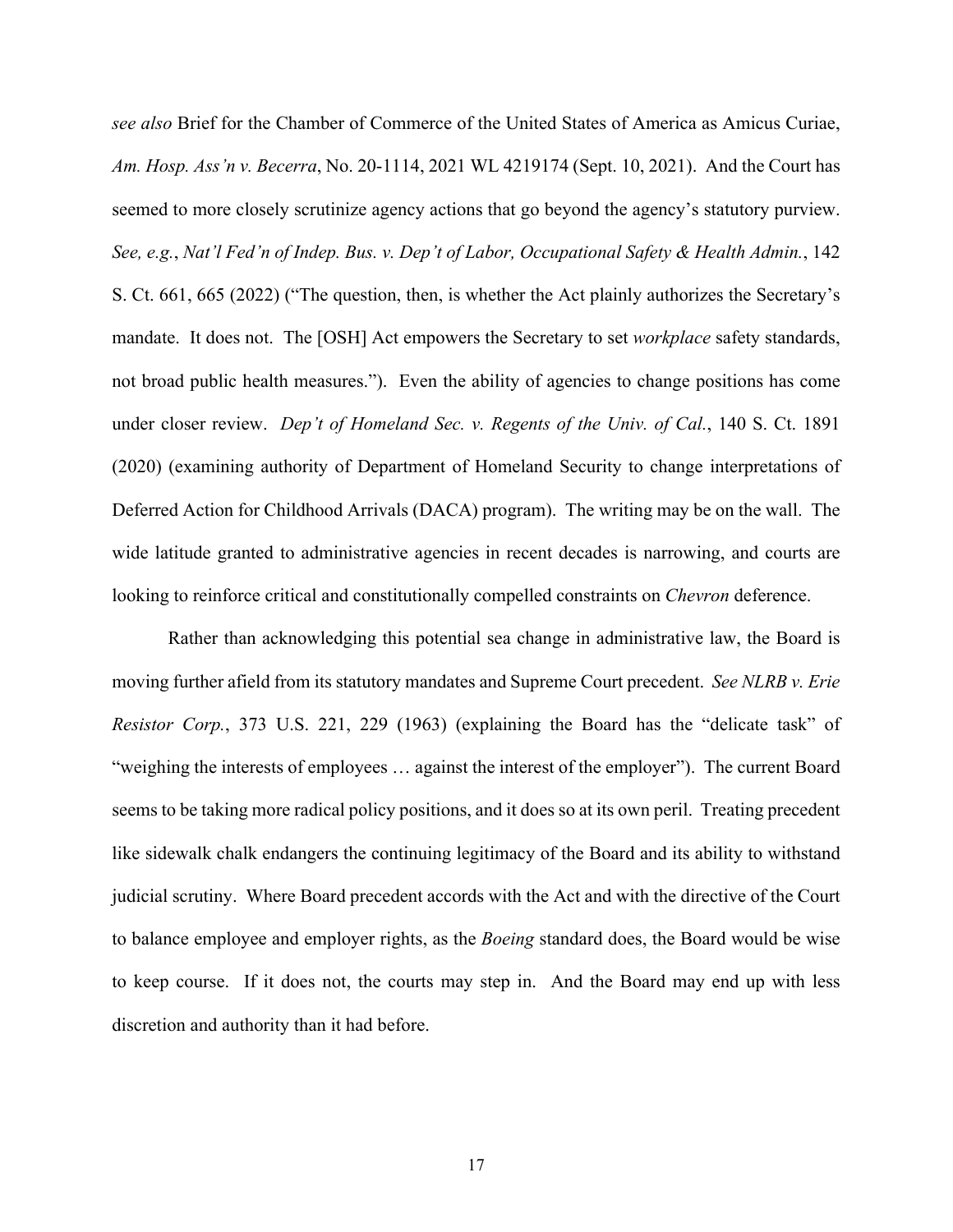#### IV. **If the Board Returns to** *Lutheran Heritage***, It Should Explicitly Recognize and Provide Clear Guidance on Employer Savings Clauses.**

If the Board insists on returning to the vague, unpredictable work rules standard of *Lutheran Heritage*, then it must remedy the uncertainties created for employers. For example, the Board could allow employers to include disclaimers or savings clause language in their work rules explicitly disclaiming any intrusion on Section 7 rights. Such disclaimers would notify employees that the rules will not be applied to restrict protected activity under the Act, which would address the Board's concerns about a "chilling effect" of work rules.

In the *Lutheran Heritage* era, the Board's position on savings clauses was unclear. Some cases accepted such language and others found it carried little or no weight. *Compare Cox Commc'n*, No. 17-CA-087612, 2012 WL 5866212, 40 NLRB Advice Memo. Rep. 25 (Oct. 19, 2012) (finding saving clause relevant to whether employees would reasonably interpret rules to interfere with Section 7 rights), *with First Transit, Inc.*, 360 NLRB 619, 621 (2014) (questioning the effectiveness of savings clause language). If the Board returns to *Lutheran Heritage*, it should clearly explain to employers how they can use savings clause language to inform employees that facially neutral workplace rules will not infringe on Section 7 rights.

## **CONCLUSION**

The Board should not alter its *Boeing* work rules standard. *Boeing* and its progeny brought much-needed clarity and predictability to an area of law made unworkable by *Lutheran Heritage*. At the same time, the Board and employees have significant tools at their disposal to ensure Section 7 rights are respected. Because *Boeing* properly balances employer interests and employee rights under the Act, the Board should not disturb it.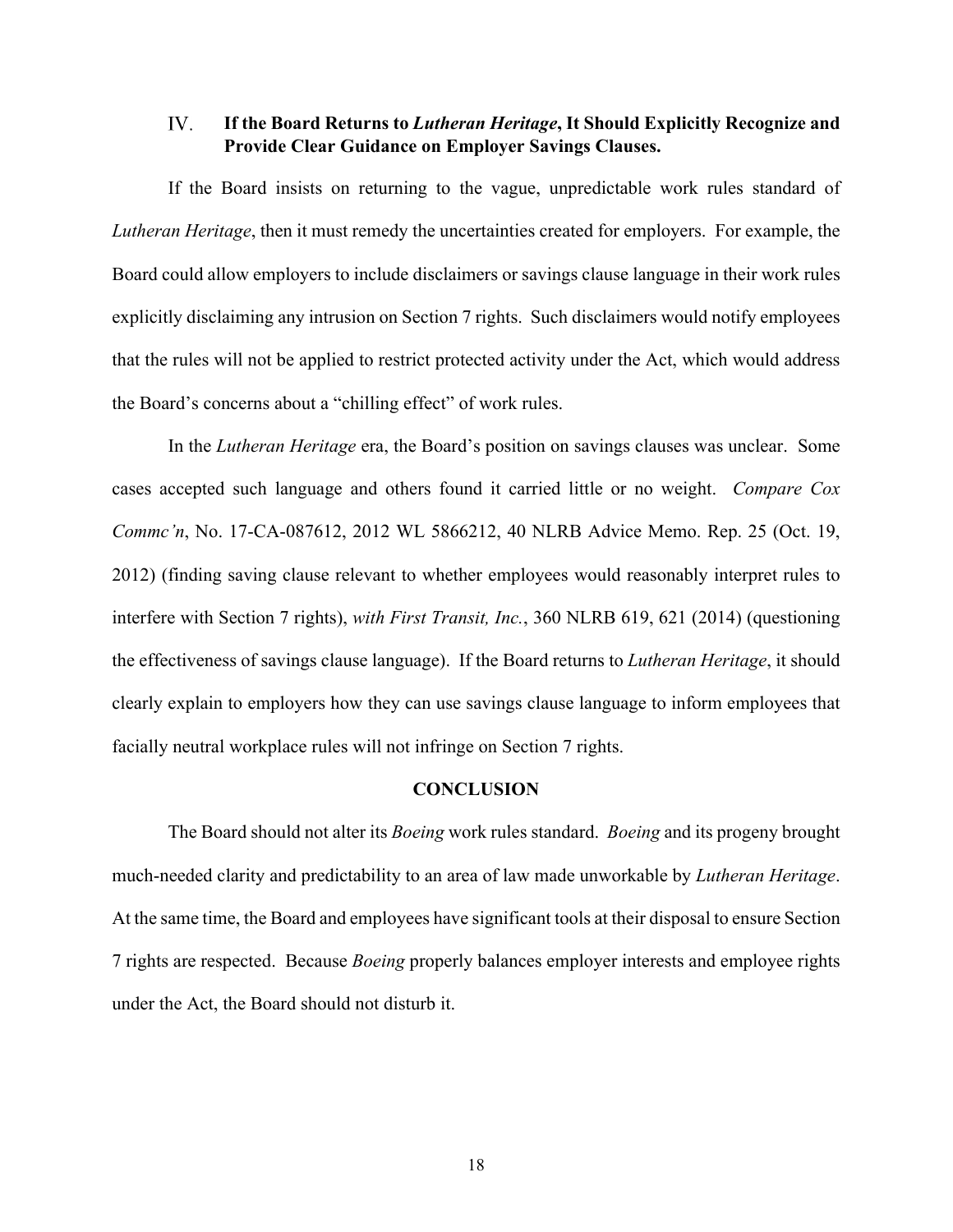Respectfully submitted,

/s/ Kurt G. Larkin Kurt G. Larkin Elbert Lin Reilly C. Moore Hunton Andrews Kurth, LLP 951 East Byrd Street Richmond, VA 23219 (804) 788-8776 klarkin@huntonak.com elin@huntonak.com rmoore@huntonak.com

Ronald E. Meisburg Hunton Andrews Kurth LLP 2200 Pennsylvania Avenue, NW Washington, DC 20037 (202) 955-1539 rmeisburg@huntonak.com

*Attorneys for The Chamber of Commerce of the United States of America* 

March 7, 2022